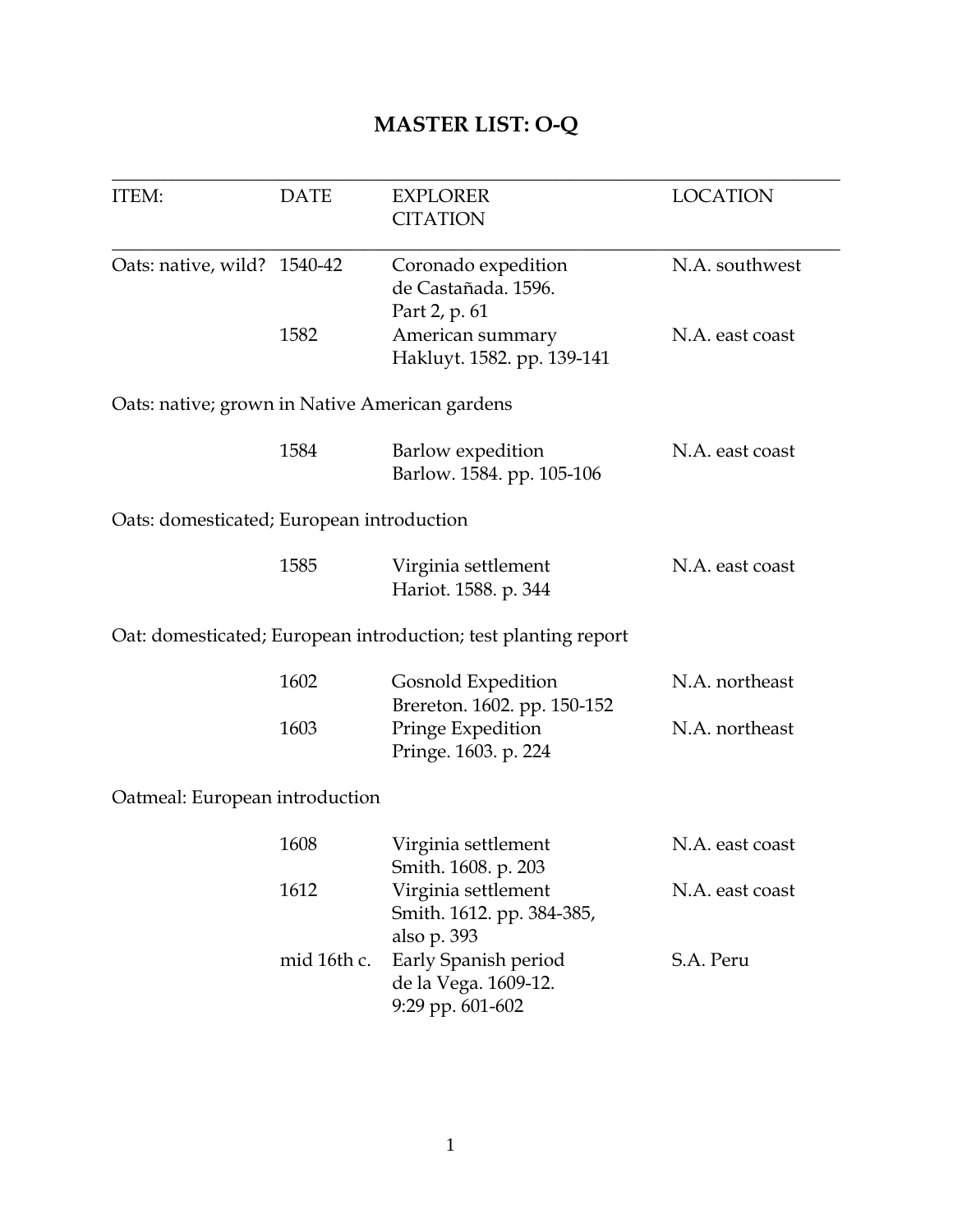Oca (root): general descriptions; undifferentiated by type or use

|                                                | 1532-34     | F. Pizarro: 3rd expedition<br>P. Pizarro. 1571. Vol. 1.                        | S.A. Peru       |
|------------------------------------------------|-------------|--------------------------------------------------------------------------------|-----------------|
|                                                | mid 16th c. | pp. 280-282<br>Early Spanish period<br>de la Vega. 1609-12.<br>5:1 pp. 241-242 | S.A. Peru       |
| Oca (root): jam                                | mid 16th c. | Early Spanish period<br>de la Vega. 1609-12.<br>8:10 pp. 500-501               | S.A. Peru       |
| Oca (root): raw                                | mid 16th c. | Early Spanish period<br>de la Vega. 1609-12.<br>8:10 pp. 500-501               | S.A. Peru       |
| Oca (root): stew                               | mid 16th c. | Early Spanish period<br>de la Vega. 1609-12.<br>8:10 pp. 500-501               | S.A. Peru       |
| Ocoughtanamin (berry): boiled to remove poison |             |                                                                                |                 |
|                                                | 1612        | Virginia settlement<br>Strachey. 1612. p. 120                                  | N.A. east coast |
|                                                | 1612        | Virginia settlement<br>Smith. 1612. pp. 346-347                                | N.A. east coast |
| Ocoughtanamin (berry): dried                   |             |                                                                                |                 |
|                                                | 1612        | Virginia settlement<br>Strachey. 1612. p. 120                                  | N.A. east coast |
| Ocoughtanamin (berry): fresh                   |             |                                                                                |                 |
|                                                | 1612        | Virginia settlement<br>Strachey. 1612. p. 120                                  | N.A. east coast |
|                                                |             | Oil-fat: edible; general descriptions; undifferentiated types                  |                 |
|                                                | 1586        | Florida settlement<br>de Laudonnière. 1586. p. 196                             | N.A. southeast  |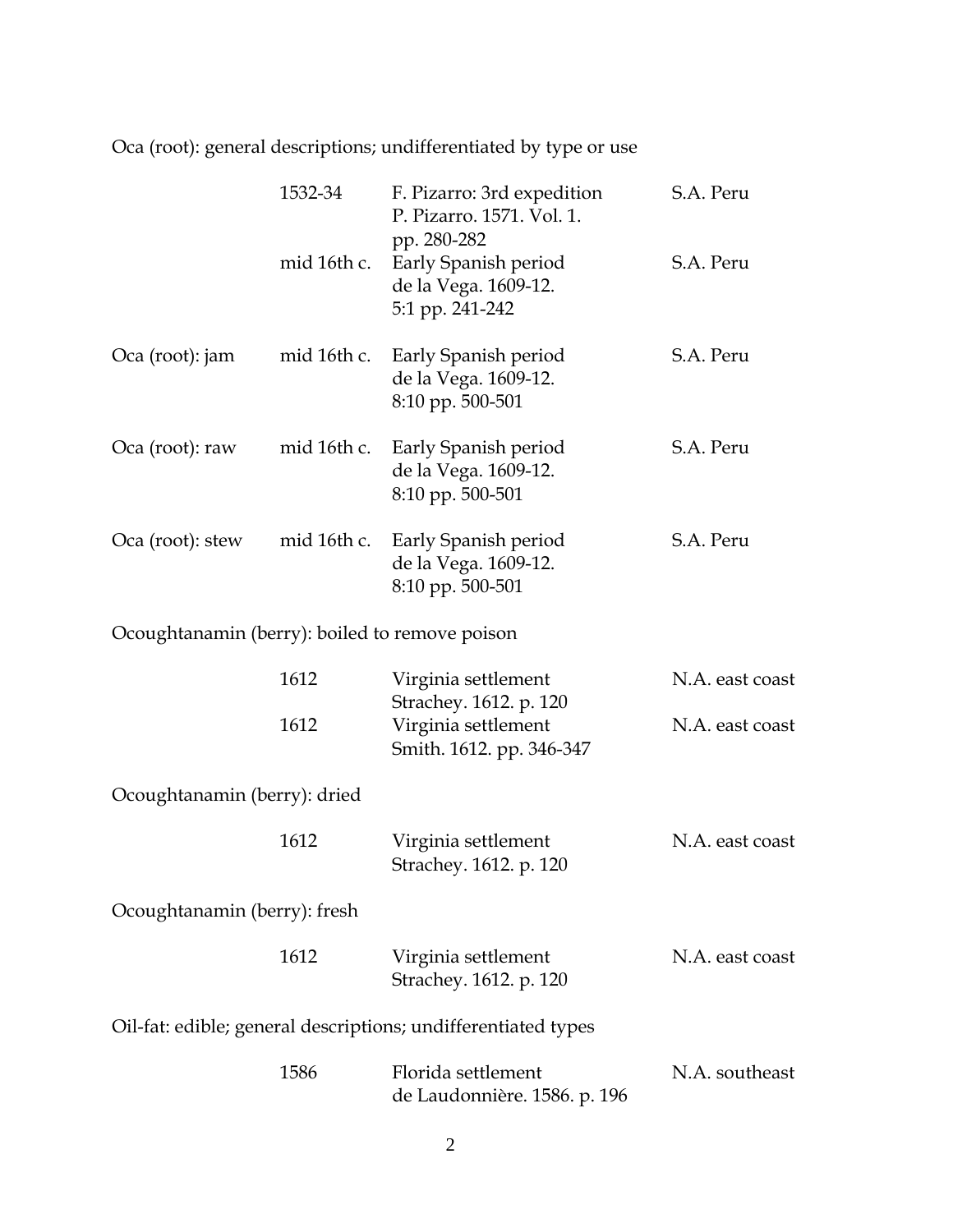| 1608 | Virginia settlement          | N.A. east coast |
|------|------------------------------|-----------------|
|      | Wingfield. 1608. pp. 214-217 |                 |
| 1612 | Virginia settlement          | N.A. east coast |
|      | Smith. 1612. pp. 384-385     |                 |

Oil-fat: edible; unidentified type; described as "sweet"

| 1585-86 | Drake expedition          | Caribbean |
|---------|---------------------------|-----------|
|         | Bigges. 1589. pp. 246-247 |           |

Oil-fat: edible; unidentified type; imported from Europe

| 1612 | Virginia settlement | N.A. east coast |
|------|---------------------|-----------------|
|      | Smith. 1612. p. 393 |                 |

Oil-fat: edible; unidentified type; imported from Europe; given to Native Americans

|                                                | 1612    | Virginia settlement<br>Smith. 1612. p. 393                             | N.A. east coast |
|------------------------------------------------|---------|------------------------------------------------------------------------|-----------------|
| Oil-fat: acorn                                 | 1539-42 | De Soto expedition<br>de Oviedo y Valdés. 1546.<br>Vol. 2, pp. 107-108 | N.A. southeast  |
|                                                | 1585    | Virginia settlement<br>Hariot. 1588. p. 330                            | N.A. east coast |
|                                                | 1612    | Virginia settlement<br>Smith. 1612. p. 345                             | N.A. east coast |
| Oil-fat: bear                                  |         |                                                                        |                 |
|                                                | 1539-42 | DeSoto expedition<br>Fidalgo de Elvas. 1557.<br>Vol. 1, pp. 69-74      | N.A. southeast  |
|                                                | 1585    | Virginia settlement<br>Hariot. 1588. p. 330                            | N.A. east coast |
| Oil-fat: buffalo; fat described as "eaten raw" |         |                                                                        |                 |

| 1540-42 | Coronado expedition      | N.A. southwest |
|---------|--------------------------|----------------|
|         | de Castañada. 1596.      |                |
|         | Part 2, pp. 59-60        |                |
| 1540-42 | Coronado expedition      | N.A. southwest |
|         | Translado de las Nuevas. |                |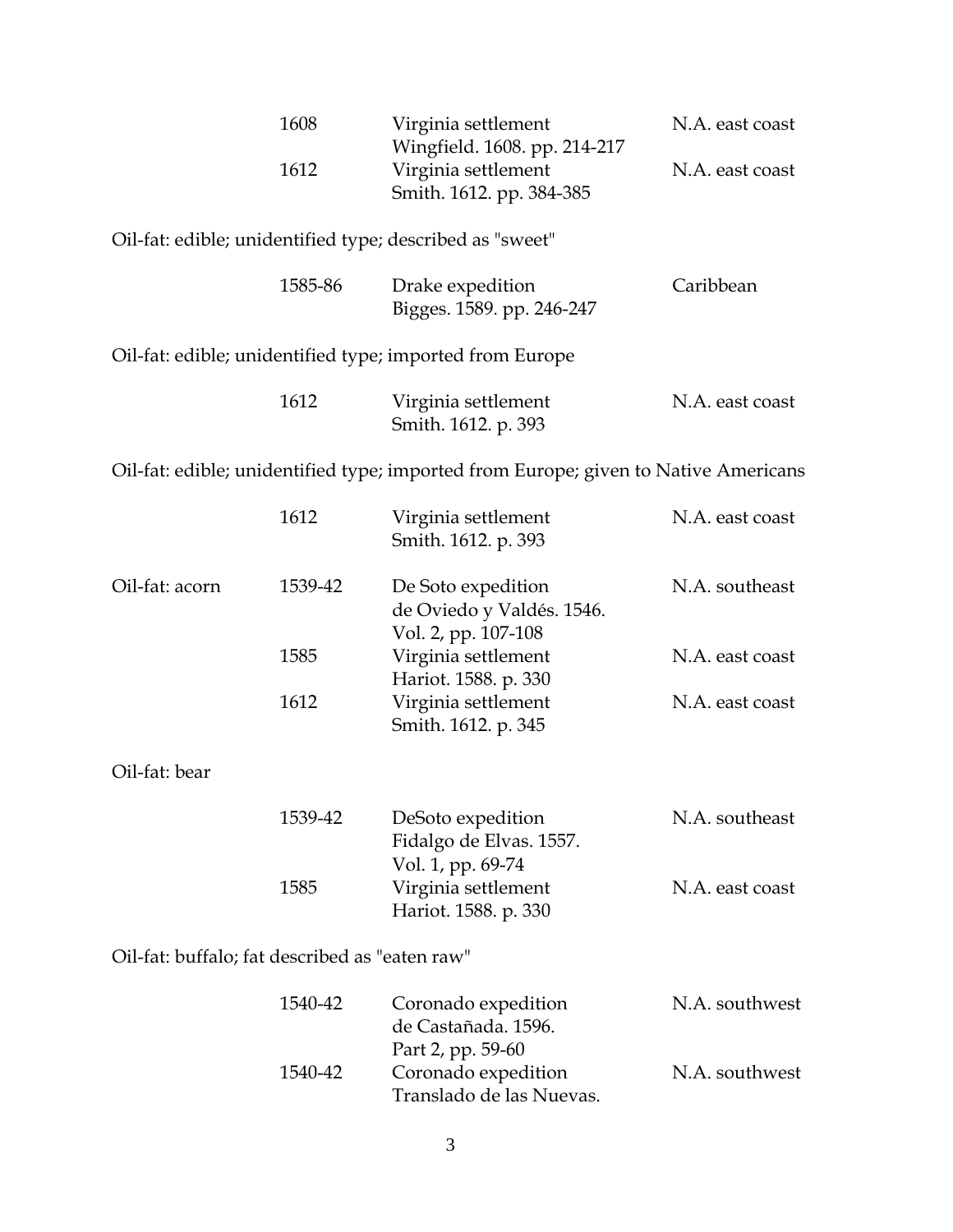16th century? pp. 103-104

Oil-fat: butter; American; prepared by Native Americans from fallow deer milk

|                                     | 1605        | Waymouth Expedition<br>Rosier. 1605. pp. 301-304                           | N.A. northeast  |
|-------------------------------------|-------------|----------------------------------------------------------------------------|-----------------|
|                                     |             | Oil-fat: butter; American; prepared by Native Americans from reindeer milk |                 |
|                                     | 1605        | Waymouth Expedition<br>Rosier. 1605. pp. 301-304                           | N.A. northeast  |
|                                     |             | Oil-fat: butter; American; prepared by Spanish from cow's? milk            |                 |
|                                     | 1550        | Early Spanish period<br>de la Vega. 1609-12.<br>9:17 pp. 582-584           | S.A. Peru       |
| Oil-fat: butter; European; imported |             |                                                                            |                 |
|                                     | 1612        | Virginia settlement<br>Smith. 1612. p. 393                                 | N.A. east coast |
| Oil-fat: cacao leaf                 | 1599-1602   | Champlain voyage<br>Champlain. 1603. p. 28                                 | C.A. Mexico     |
| Oil-fat: codfish                    | 1592-93     | New England Settlements.<br>Hayes. 1592-93. pp. 170-172.                   | N.A. northeast  |
| Oil-fat: fish; type unidentified    |             |                                                                            |                 |
|                                     | mid 16th c. | Early Spanish period<br>de la Vega. 1609-12.<br>8:22 pp. 529-530           | S.A. Peru       |
| Oil-fat: lard; bear                 | 1539-42     | DeSoto expedition<br>Fidalgo de Elvas. 1557.<br>Vol. 1, pp. 69-74          | N.A. southeast  |
|                                     | 1585        | Virginia settlement<br>Hariot. 1588. p. 330                                | N.A. east coast |
| Oil-fat lard; pig                   | mid 16th c. | Early Spanish period                                                       | S.A. Peru       |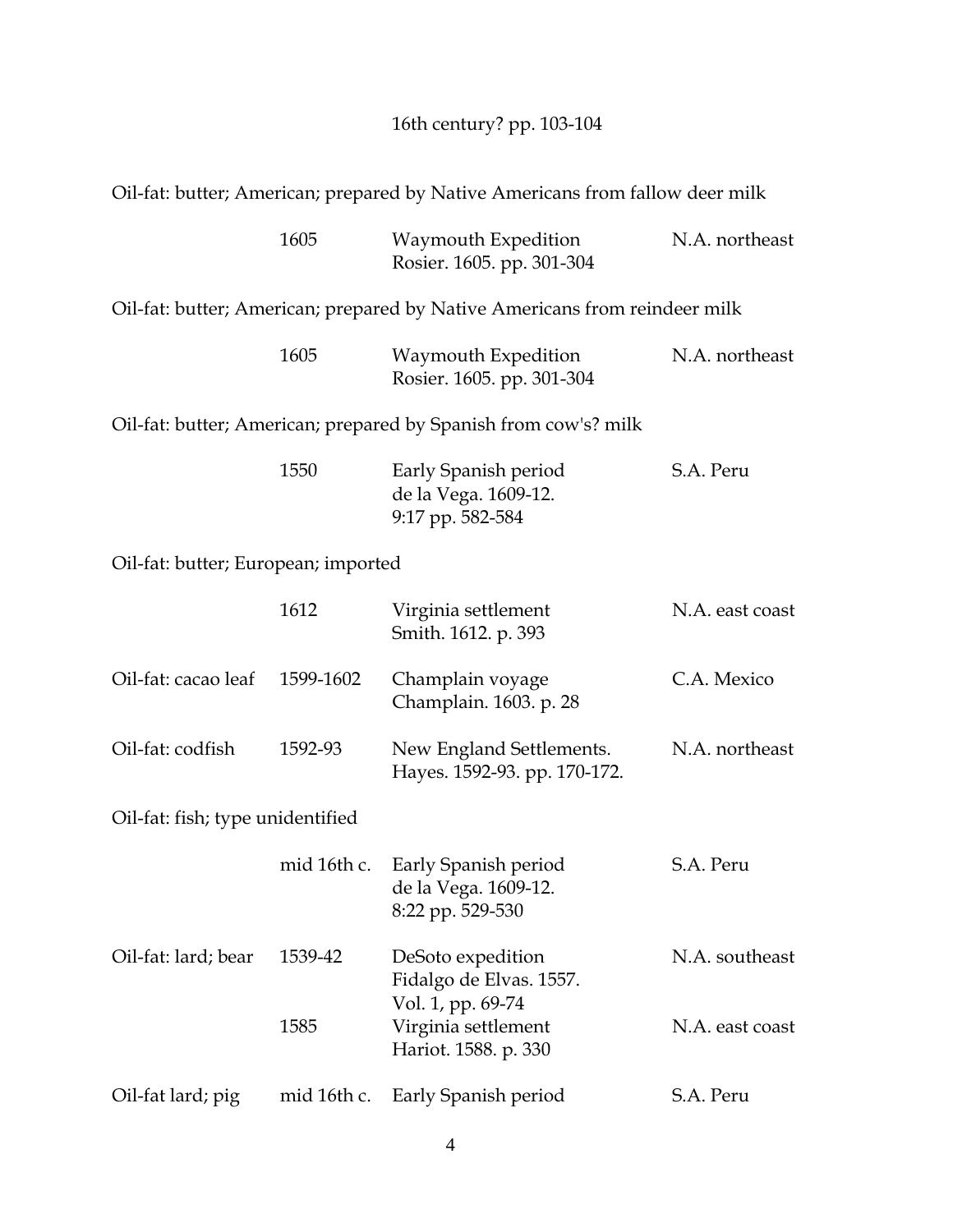de la Vega. 1609-12. 9:19 pp. 585-586

Oil-fat: lard; pig; substituted for olive oil on Friday and during Lent

|                                        | mid 16th c. | Early Spanish period<br>de la Vega. 1609-12.<br>9:19 pp. 585-586          | S.A. Peru       |
|----------------------------------------|-------------|---------------------------------------------------------------------------|-----------------|
| Oil-fat: peanut                        | mid 16th c. | Early Spanish period<br>de la Vega. 1609-12.<br>8:10 p. 501               | S.A. Peru       |
| Oil-fat: rape seed                     | 1592-93     | New England Settlements.<br>Hayes. 1592-93. pp. 170-172.                  | N.A. northeast  |
| Oil-fat: salad oil                     | 1608        | Virginia settlement<br>Wingfield. 1608. p. 228                            | N.A. east coast |
| Oil-fat: seal                          | 1592-93     | New England Settlements.<br>Hayes. 1592-93. pp. 170-172.                  | N.A. northeast  |
| Oil-fat: suet; fallow deer             |             |                                                                           |                 |
|                                        | 1608        | Virginia settlement<br>Smith. 1608. p. 188                                | N.A. east coast |
|                                        | 1612        | Virginia settlement                                                       | N.A. east coast |
|                                        | 1612        | Strachey. 1612. p. 115<br>Virginia settlement<br>Smith. 1612. pp. 346-347 | N.A. east coast |
| Oil-fat: tallow; source unidentified   |             |                                                                           |                 |
|                                        | mid 16th c. | Early Spanish period<br>de la Vega. 1609-12.<br>1:11 pp. 34-35            | S.A. Peru       |
| Oil-fat: walnut (see also walnut milk) |             |                                                                           |                 |
|                                        | 1539-42     | DeSoto expedition<br>Fidalgo de Elvas. 1557.<br>Vol. 1, pp. 69-74         | N.A. southeast  |

5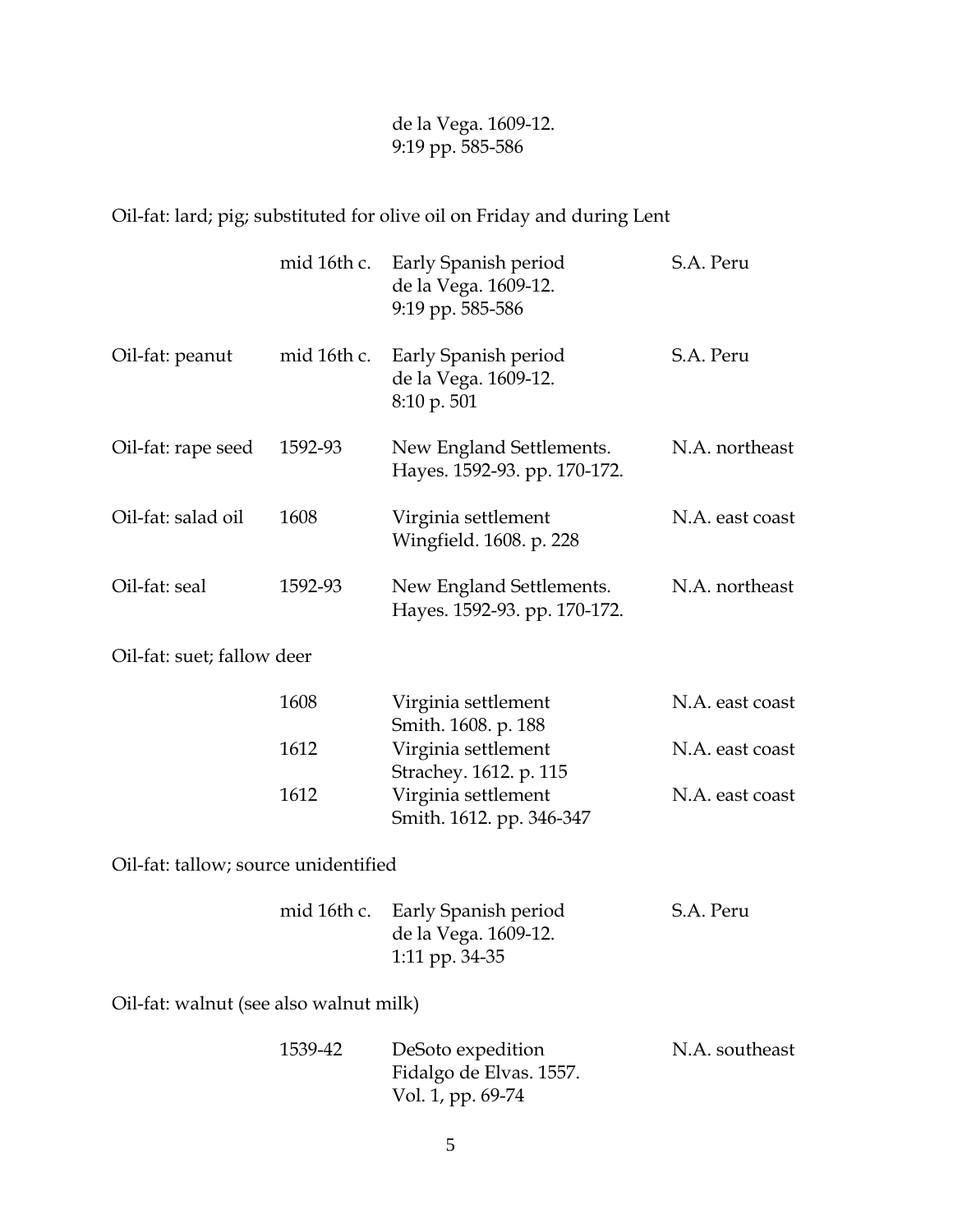|                                        | 1539-42     | DeSoto expedition<br>de Biedma. 1544. Vol. 2,<br>pp. 2-12; also 13-15  | N.A. southeast  |
|----------------------------------------|-------------|------------------------------------------------------------------------|-----------------|
|                                        | 1539-42     | De Soto expedition<br>de Oviedo y Valdés. 1546.<br>Vol. 2, pp. 107-108 | N.A. southeast  |
|                                        | 1585        | Virginia settlement<br>Hariot. 1588. p. 351                            | N.A. east coast |
|                                        | 1612        | Virginia settlement<br>Strachey. 1612. p. 129                          | N.A. east coast |
|                                        | 1612        | Virginia settlement<br>Smith. 1612. pp. 346-347                        | N.A. east coast |
| Oil-fat: whale; undifferentiated       |             |                                                                        |                 |
|                                        | 1592-93     | New England Settlements.<br>Hayes. 1592-93. pp. 170-172.               | N.A. northeast  |
| Oil-fat: whale; cooked with maize meal |             |                                                                        |                 |
|                                        | 1605        | Waymouth Expedition<br>Rosier. 1605. pp. 301-304                       | N.A. northeast  |
| Oil-fat: whale; cooked with peas       |             |                                                                        |                 |
|                                        | 1605        | Waymouth Expedition<br>Rosier. 1605. pp. 301-304                       | N.A. northeast  |
| Okeepenauk (see potato: wild)          |             |                                                                        |                 |
| Okindgier (see bean)                   |             |                                                                        |                 |
| Oldwive (see fish: bream)              |             |                                                                        |                 |
| Olive: European introduction           |             |                                                                        |                 |
|                                        | mid 16th c. | Early Spanish period<br>de la Vega. 1609-12.<br>9:27 pp. 598-599       | S.A. Peru       |
|                                        | 1585-86     | Drake expedition<br>Bigges. 1589. pp. 246-247                          | Caribbean       |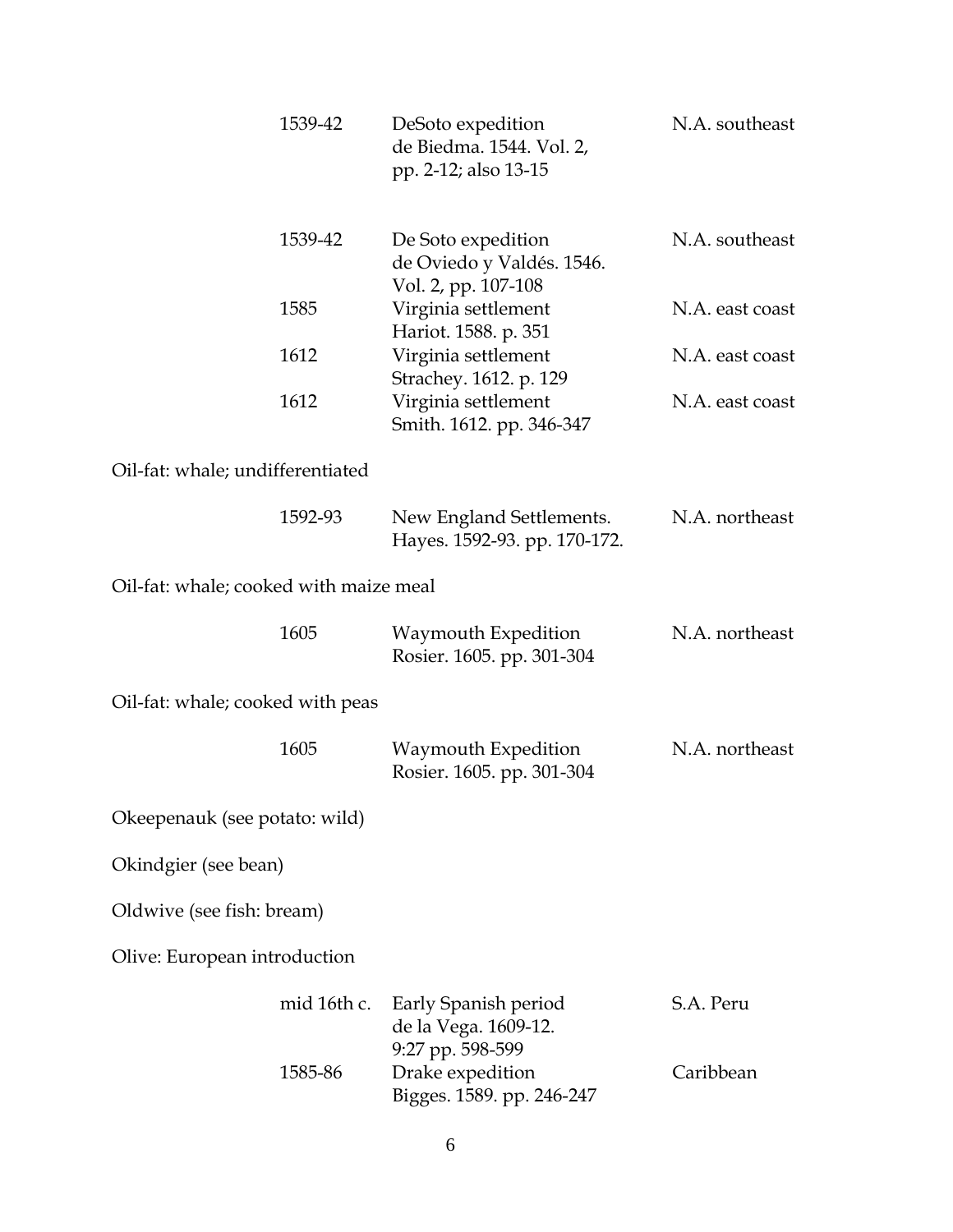Olive: European introduction; test planting report

|                     | 1607      | Virginia settlement<br>Archer. 1607. pp. 99-102                                | N.A. east coast |
|---------------------|-----------|--------------------------------------------------------------------------------|-----------------|
| Omelette            | 1520      | Cortez expedition<br>Cortés: 2nd letter. 1520,<br>pp. 86-89                    | C.A. Mexico     |
| Onion: native, wild |           |                                                                                |                 |
|                     | 1520      | Cortez expedition<br>Cortés: 2nd letter. 1520,<br>pp. 86-89                    | C.A. Mexico     |
|                     | 1539-42   | De Soto expedition<br>de Oviedo y Valdés. 1546.<br>Vol. 2, pp. 87-88           | N.A. southeast  |
|                     | 1606      | Hanham Expedition<br>Purchas. 1614. p. 349                                     | N.A. northeast  |
|                     | 1607-1608 | Gilbert Expedition<br>Strachey. 1610-1612.<br>pp. 408-409                      | N.A. northeast  |
| Americans           |           | Onion: native, wild; preparation not identified; eaten by Europeans not Native |                 |
|                     | 1612      | Virginia settlement<br>Strachey. 1612. pp. 123-124                             | N.A. east coast |
|                     |           | Onion: native, wild; baked with meat; eaten by Europeans not Native Americans  |                 |
|                     | 1612      | Virginia settlement<br>Strachey. 1612. pp. 123-124                             | N.A. east coast |
|                     |           | Onion: native, wild; boiled; eaten by Europeans not Native Americans           |                 |
|                     | 1612      | Virginia settlement<br>Strachey. 1612. pp. 123-124                             | N.A. east coast |
|                     |           | Onion: native, wild; salad; eaten by Europeans not Native Americans            |                 |
|                     | 1612      | Virginia settlement                                                            | N.A. east coast |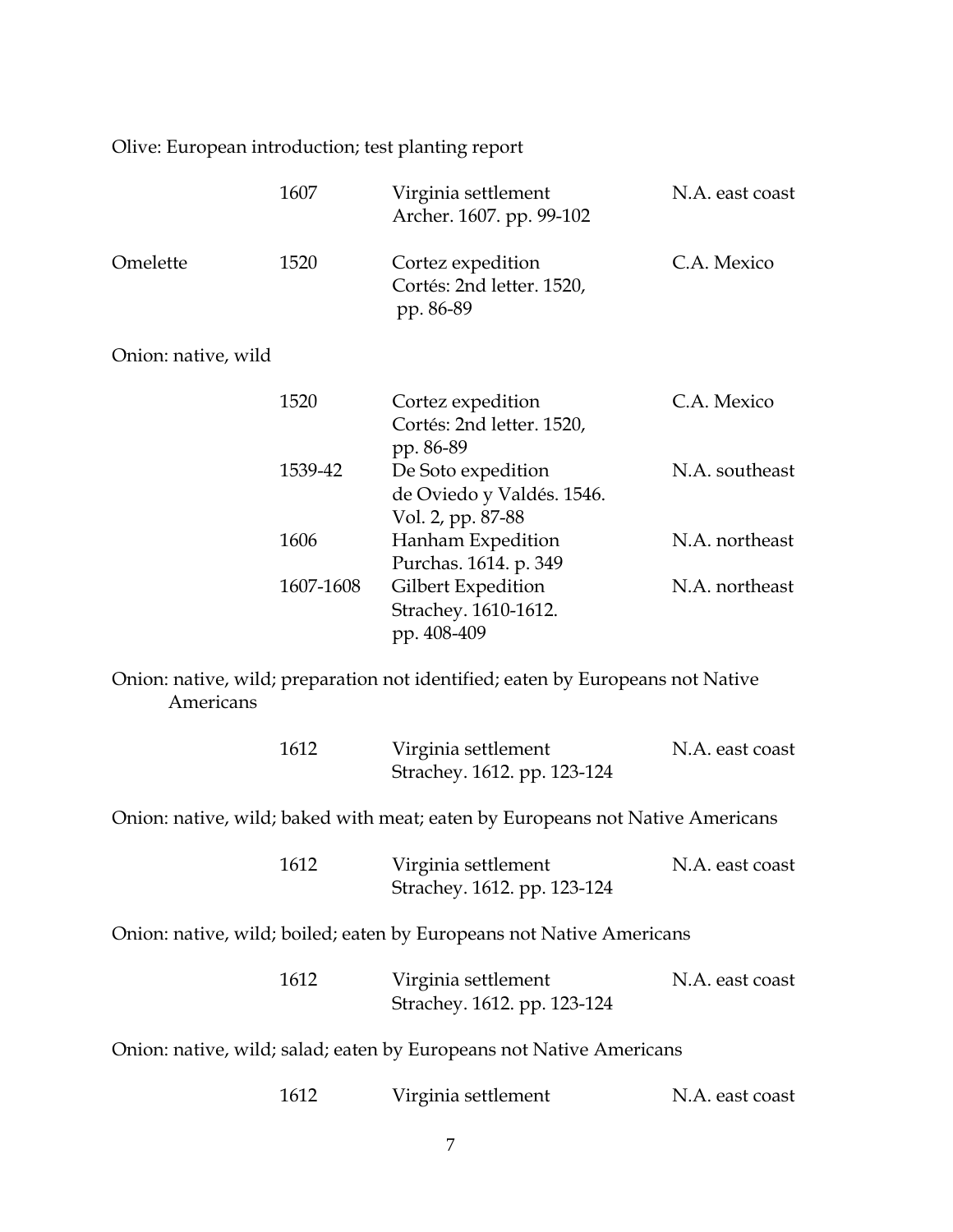| Strachey. 1612. pp. 123-124 |  |  |
|-----------------------------|--|--|
|                             |  |  |

## Onion: domesticated; European introduction

|                                              | mid 16th c.<br>1585-86 | Early Spanish period<br>de la Vega. 1609-12.<br>9:29 pp. 601-602<br>Drake expedition | S.A. Peru<br>Caribbean |
|----------------------------------------------|------------------------|--------------------------------------------------------------------------------------|------------------------|
| Ooze (see algae cake)                        |                        | Bigges. 1589. pp. 228-229                                                            |                        |
| Opassom (see opossum)                        |                        |                                                                                      |                        |
|                                              |                        |                                                                                      |                        |
| Openauk (see marsh potato)                   |                        |                                                                                      |                        |
| Opossum?                                     | 1585                   | Virginia settlement<br>Hariot. 1588. pp. 355-356                                     | N.A. east coast        |
| Opossum?: described as "small, barkless dog" |                        |                                                                                      |                        |
|                                              | 1539-42                | De Soto expedition<br>de Oviedo y Valdés. 1546.<br>Vol. 2, p. 103                    | N.A. southeast         |
| Opossum                                      | 1612                   | Virginia settlement<br>Strachey. 1612. p. 124                                        | N.A. east coast        |
|                                              | 1612                   | Virginia settlement<br>Smith. 1612. pp. 348-349                                      | N.A. east coast        |
| Opossum: meat taste compared to pork         |                        |                                                                                      |                        |
|                                              | 1612                   | Virginia settlement<br>Strachey. 1612. p. 124                                        | N.A. east coast        |
| Opuntia (see prickly pear)                   |                        |                                                                                      |                        |
| Orange: European introduction                |                        |                                                                                      |                        |
|                                              | 1539-42                | DeSoto expedition<br>de Elvas. 1557.                                                 | Caribbean              |
|                                              | mid 16th c.            | Vol. 1 pp. 13-14<br>Early Spanish period                                             | S.A. Peru              |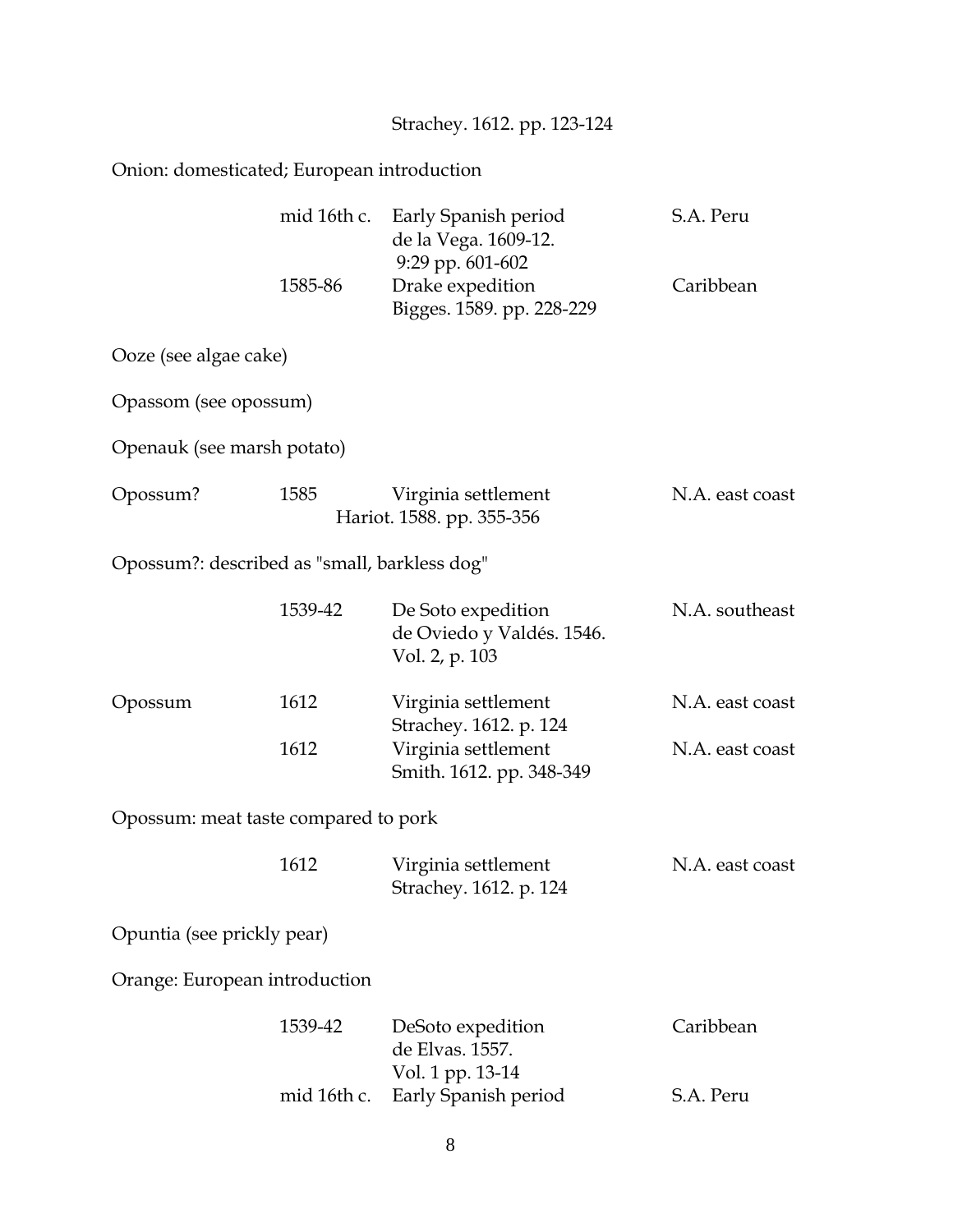|                                                     |           | de la Vega. 1609-12.<br>9:27 pp. 598-599                       |                 |
|-----------------------------------------------------|-----------|----------------------------------------------------------------|-----------------|
|                                                     | 1582      | American summary                                               | N.A. east coast |
|                                                     |           | Hakluyt. 1582. pp. 139-141                                     |                 |
|                                                     | 1585      | Virginia settlement<br>Hariot. 1588. p. 336                    | N.A. east coast |
|                                                     | 1585-86   | Drake expedition                                               | Caribbean       |
|                                                     |           | Bigges. 1589. pp. 228-229                                      |                 |
|                                                     | 1599-1602 | Champlain voyage.                                              | Caribbean       |
|                                                     | 1599-1602 | Champlain. 1603. pp. 7-12<br>Champlain voyage.                 | C.A. Mexico     |
|                                                     |           | Champlain. 1603. pp. 22-25                                     |                 |
| Orange: European introduction; test planting report |           |                                                                |                 |
|                                                     | 1607      | Virginia settlement<br>Archer. 1607. pp. 99-102                | N.A. east coast |
|                                                     | 1612      | Virginia settlement<br>Strachey. 1612. pp. 38-39               | N.A. east coast |
| Orchid: glue orchid; famine food                    |           |                                                                |                 |
|                                                     | 1519      | Cortez expedition<br>de Sahaun. 1555. p. 79                    | C.A. Mexico     |
| Organ meat: heart                                   |           |                                                                |                 |
|                                                     | 1540-42   | Coronado expedition<br>Jaramillo. 16th century?<br>pp. 119-120 | N.A. southwest  |
| Organ meat: tripe                                   |           |                                                                |                 |
|                                                     | 1519      | Cortez expedition<br>Bernal Diaz. 1576. pp. 216-217            | C.A. Mexico     |
| Osamener (see acorn)                                |           |                                                                |                 |
| Otter                                               |           |                                                                |                 |
|                                                     | 1612      | Virginia settlement                                            | N.A. east coast |
|                                                     | 1612      | Strachey. 1612. p. 125<br>Virginia settlement                  | N.A. east coast |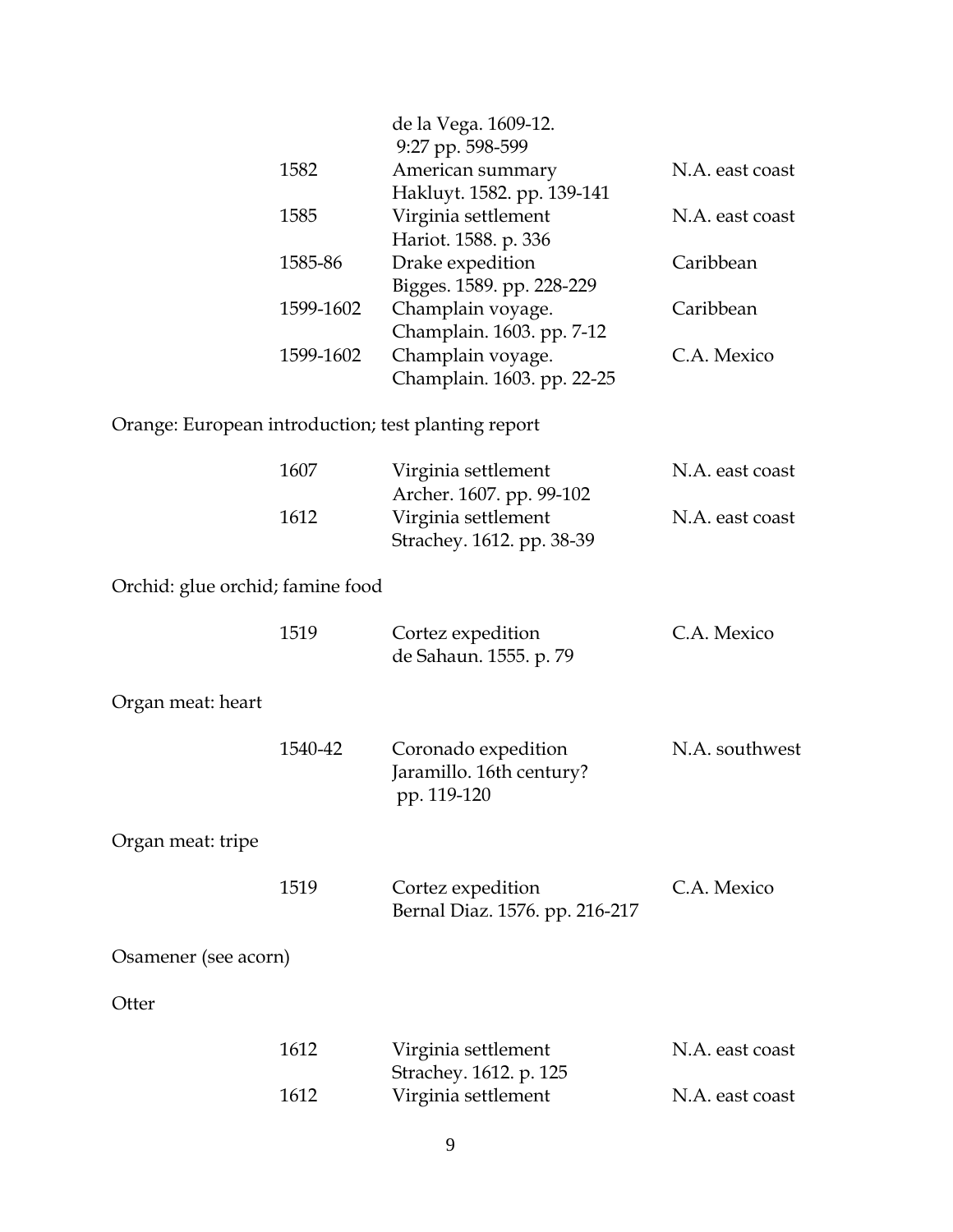## Smith. 1612. pp. 348-349

#### Oxen: European introduction

|                | c. 1550   | Early Spanish period         | S.A. Peru       |
|----------------|-----------|------------------------------|-----------------|
|                |           | de la Vega. 1609-12.         |                 |
|                |           | 9:17 pp. 582-584             |                 |
|                | 1585-86   | Drake expedition             | Caribbean       |
|                |           | Bigges. 1589. pp. 246-247    |                 |
|                | 1586      | Florida settlement           | N.A. southeast  |
|                |           | Burgoigon. 1586. pp. 764-765 |                 |
|                | 1599-1602 | Champlain voyage.            | Caribbean       |
|                |           | Champlain. 1603. pp. 7-12    |                 |
| Oxeye $(bird)$ | 1612      | Virginia settlement          | N.A. east coast |
|                |           | Strachey. 1612. pp. 126-127  |                 |

# Oyster: general descriptions; undifferentiated

| 1585-86 | Drake expedition             | N.A. southeast  |
|---------|------------------------------|-----------------|
|         | Primrose Journal. 1586.      |                 |
|         | pp. 303-306                  |                 |
| 1585    | Virginia settlement          | N.A. east coast |
|         | Hariot. 1588. pp. 361-362    |                 |
| 1586    | Virginia settlement          | N.A. east coast |
|         | Lane. 1586. p. 283           |                 |
| 1592-93 | New England Settlements.     | N.A. northeast  |
|         | Hayes. 1592-93. pp. 170-172. |                 |
| 1602    | <b>Gosnold Expedition</b>    | N.A. northeast  |
|         | Brereton. 1602. pp. 150-152  |                 |
| 1606    | Hanham Expedition            | N.A. northeast  |
|         | Purchas. 1614. pp. 349-350   |                 |
| 1606    | Archer Expedition            | N.A. east coast |
|         | Percy. 1608. pp. 134-135     |                 |
| 1607    | Virginia settlement          | N.A. east coast |
|         | Archer. 1607. pp. 99-102     |                 |
| 1608    | Newport Expedition           | N.A. east coast |
|         | Perkins. 1608. pp. 159-161   |                 |
| 1608    | Virginia settlement          | N.A. east coast |
|         | Smith. 1608. pp. 174-176     |                 |
| 1612    | Virginia settlement          | N.A. east coast |
|         | Strachey. 1612. p. 42, also  |                 |
|         | pp. 127-128                  |                 |
|         |                              |                 |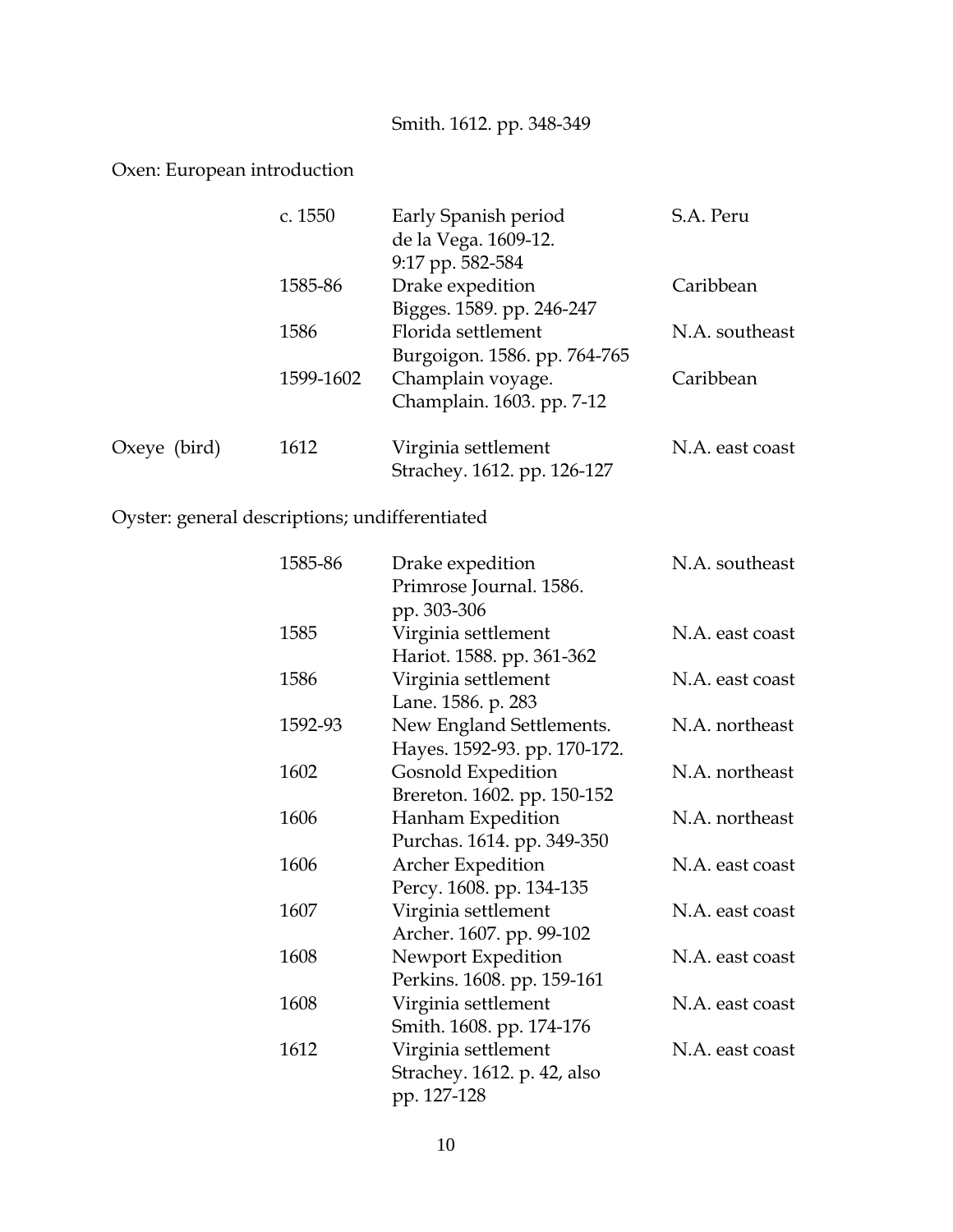| 1612                        | Virginia settlement<br>Smith. 1612. p. 350         | N.A. east coast |
|-----------------------------|----------------------------------------------------|-----------------|
| Oyster: boiled with mussels |                                                    |                 |
| 1612                        | Virginia settlement<br>Strachey. 1612. pp. 127-128 | N.A. east coast |

# Oyster: broth; thickened with maize flour

|                                        | 1612      | Virginia settlement<br>Strachey. 1612. pp. 127-128                | N.A. east coast |
|----------------------------------------|-----------|-------------------------------------------------------------------|-----------------|
| Oyster: dried                          | 1607      | Virginia settlement<br>Archer. 1607. pp. 82-86                    | N.A. east coast |
|                                        | 1612      | Virginia settlement<br>Strachey. 1612. pp. 127-128                | N.A. east coast |
| Pacollama (see llama)                  |           |                                                                   |                 |
| Pagatowr (see maize)                   |           |                                                                   |                 |
| Palm: general descriptions             |           |                                                                   |                 |
|                                        | 1539-42   | DeSoto expedition<br>de Elvas. 1557.<br>Vol. 1 pp. 14-15          | Caribbean       |
| Palm: cabbage (see palmeto cabbage)    |           |                                                                   |                 |
| Palm: sap; fermented; prepared as wine |           |                                                                   |                 |
|                                        | 1599-1602 | Champlain voyage.<br>Champlain. 1603. p. 30                       | C.A. Mexico     |
| Palmeto cabbage                        | 1539-42   | DeSoto expedition<br>Fidalgo de Elvas. 1557.<br>Vol. 1, pp. 34-37 | N.A. southeast  |
|                                        | 1595      | Raleigh expedition<br>Raleigh. 1596. pp. 49-51                    | Caribbean       |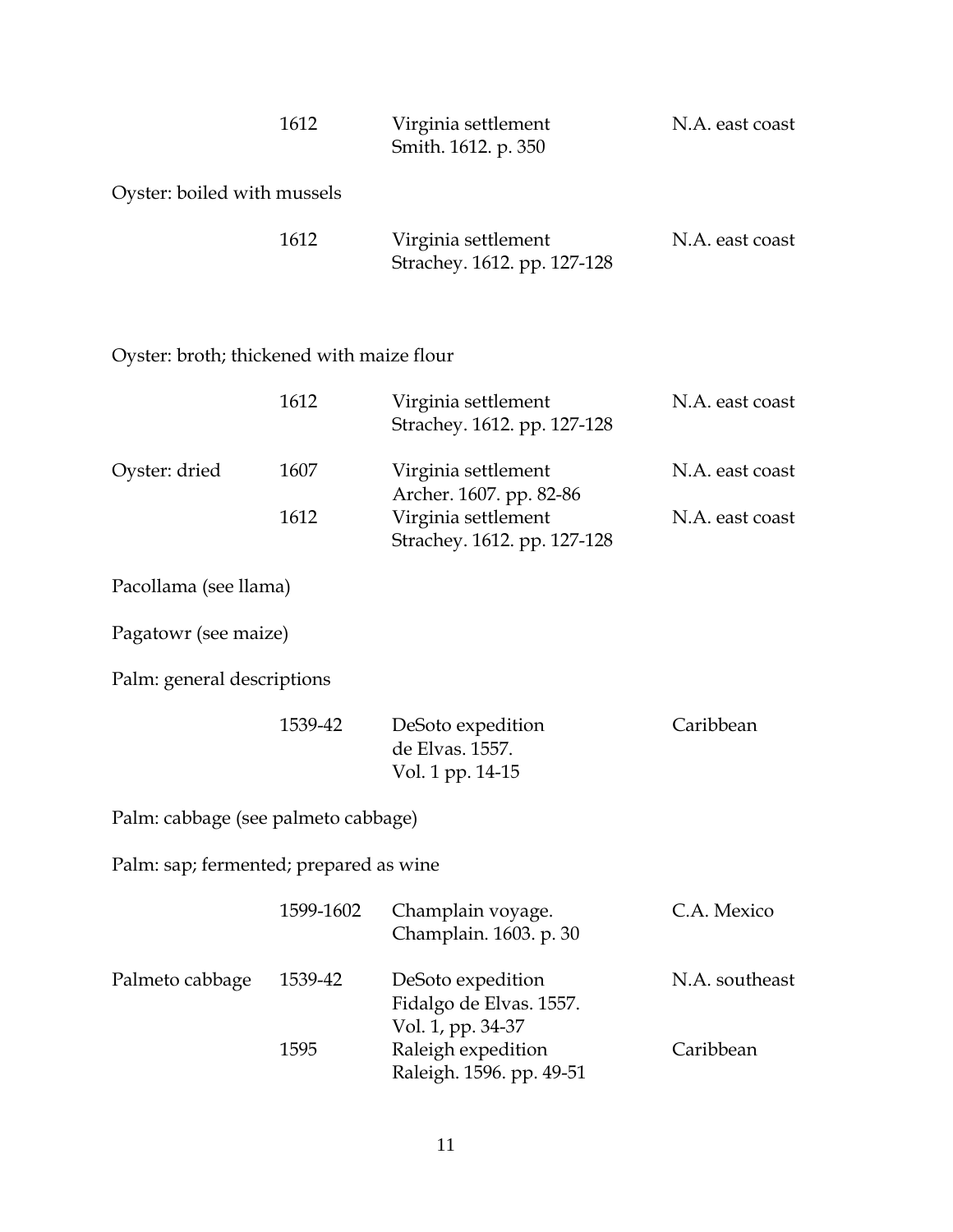|                                              |             | Palmeto: starch; prepared as flour; baked as bread                   |                 |
|----------------------------------------------|-------------|----------------------------------------------------------------------|-----------------|
|                                              | 1595        | Raleigh expedition<br>Raleigh. 1596. pp. 49-51                       | Caribbean       |
| Panicap (beer)                               | 1520        | Cortez expedition<br>Cortés. 2nd letter. 1520, p. 60                 | C.A. Mexico     |
|                                              |             | Pansarowmana (see unripe maize, boiled with beans)                   |                 |
| Pap; prepared from maize                     |             |                                                                      |                 |
|                                              | 1585        | Virginia settlement<br>Hariot. 1588. p. 337-339                      | N.A. east coast |
| Papa (see potato)                            |             |                                                                      |                 |
| Papaw (see papaya)                           |             |                                                                      |                 |
| Papaya                                       | 1599-1602   | Champlain voyage.<br>Champlain. 1603. pp. 7-12                       | Caribbean       |
| Parakeet                                     | 1612        | Virginia settlement<br>Strachey. 1612. pp. 126-127                   | N.A. east coast |
| Parsley: native, wild                        |             |                                                                      |                 |
|                                              | 1582        | American summary<br>Hakluyt. 1582. pp. 139-141                       | N.A. east coast |
| Parsley: domesticated; European introduction |             |                                                                      |                 |
|                                              | mid 16th c. | Early Spanish period<br>de la Vega. 1609-12.                         | S.A. Peru       |
|                                              | 1612        | 9:29 pp. 601-602<br>Virginia settlement<br>Strachey. 1612. pp. 38-39 | N.A. east coast |
| Parsnip: European introduction               |             |                                                                      |                 |
|                                              | 1612        | Virginia settlement<br>Strachey. 1612. pp. 38-39                     | N.A. east coast |
|                                              |             | 12                                                                   |                 |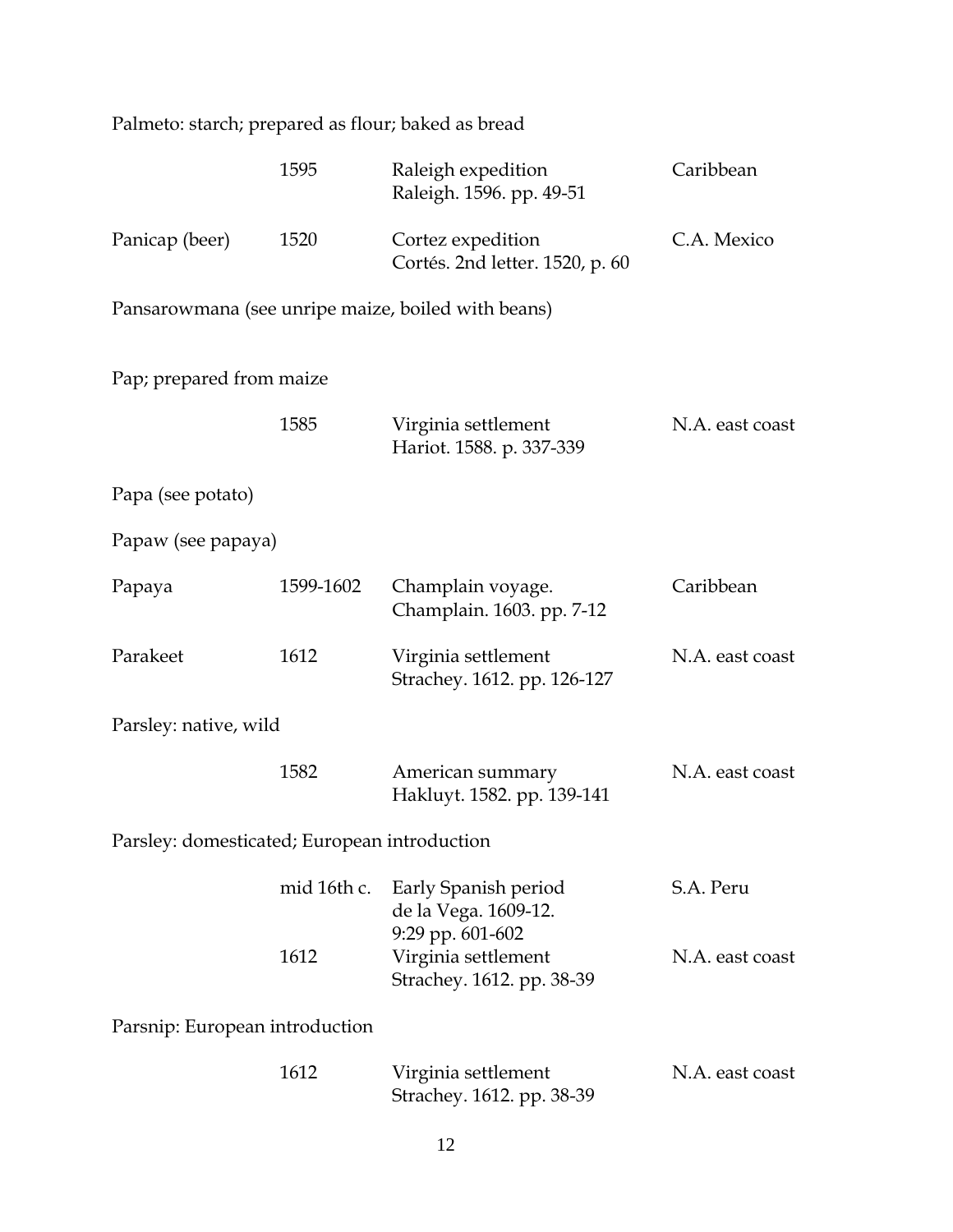Partridge: native, wild

| 1519                             | Cortez expedition<br>Cortés. first letter. 1519.                                         | C.A. Mexico     |
|----------------------------------|------------------------------------------------------------------------------------------|-----------------|
| 1520                             | pp. 14-22<br>Cortez expedition<br>Cortés: 2nd letter. 1520,<br>pp. 86-89                 | C.A. Mexico     |
| 1526                             | Cortez expedition<br>Cortés: 5th letter. 1526,<br>pp. 332-333                            | C.A. Mexico     |
| 1532-34                          | F. Pizarro: 3rd expedition<br>P. Pizarro. 1571. Vol. 1.<br>pp. 280-282                   | S.A. Peru       |
| 1539-42                          | DeSoto expedition<br>de Elvas. 1557. Vol. 1.<br>pp. 51-57                                | N.A. southeast  |
| mid 16th c.                      | Early Spanish period<br>de la Vega. 1609-12.<br>1:11 pp. 34-35, also<br>8:20 pp. 523-525 | S.A. Peru       |
| 1585                             | Virginia settlement<br>Hariot. 1588. pp. 358-359                                         | N.A. east coast |
| 1586                             | Florida settlement<br>de Laudonnière. 1586.<br>p. 196                                    | N.A. southeast  |
| 1592-93                          | New England Settlements.<br>Hayes. 1592-93. pp. 170-172.                                 | N.A. northeast  |
| 1595                             | Raleigh expedition<br>Raleigh. 1596. pp. 111-112                                         | S.A. north-east |
| 1612                             | Virginia settlement<br>Strachey. 1612. pp. 79-80,<br>also p. 126                         | N.A. east coast |
| 1612                             | Virginia settlement<br>Smith. 1612. p. 349                                               | N.A. east coast |
| Partridge: tame; raised in cages |                                                                                          |                 |
| 1534                             | H. Pizarro expedition<br>Astete. 1534. p. 80                                             | S.A. Peru       |

| Passenger pigeon | 1612 | Virginia settlement | N.A. east coast |
|------------------|------|---------------------|-----------------|
|------------------|------|---------------------|-----------------|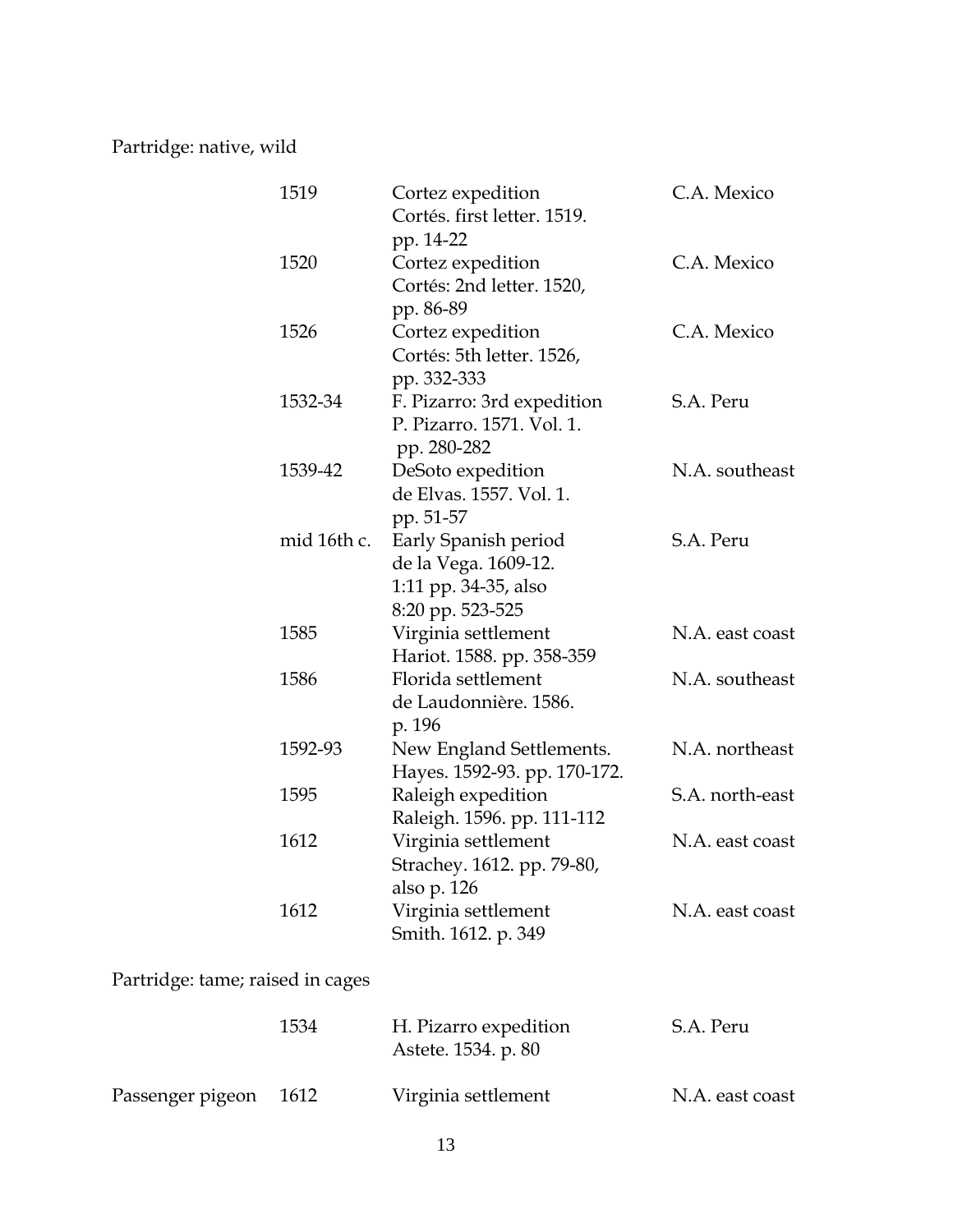Strachey. 1612. pp. 126-127

Passion flower: fruit

|                                                | 1612 | Virginia settlement<br>Strachey. 1612. pp. 79-80,<br>also pp. 120-121 | N.A. east coast |
|------------------------------------------------|------|-----------------------------------------------------------------------|-----------------|
|                                                | 1612 | Virginia settlement<br>Smith. 1612. p. 347                            | N.A. east coast |
|                                                | 1612 | Virginia settlement<br>Smith. 1612. pp. 352-353                       | N.A. east coast |
| Paste: honey paste                             | 1519 | Cortez expedition<br>Bernal Diaz. 1576.<br>pp. 216-217                | C.A. Mexico     |
| Paste: nut-type paste; unspecified             |      |                                                                       |                 |
|                                                | 1519 | Cortez expedition<br>Bernal Diaz. 1576.<br>pp. 216-217                | C.A. Mexico     |
| Paste: nut-type paste (see also marzipan)      |      |                                                                       |                 |
| Pastry: fish; unspecified variety              |      |                                                                       |                 |
|                                                | 1520 | Cortez expedition<br>Cortés: 2nd letter. 1520,<br>pp. 86-89           | C.A. Mexico     |
| Pastry: meat; unspecified variety of wild game |      |                                                                       |                 |
|                                                | 1520 | Cortez expedition<br>Cortés: 2nd letter. 1520,<br>pp. 86-89           | C.A. Mexico     |
|                                                |      | Pauarawmena (see maize: unripe, boiled with beans)                    |                 |
|                                                |      | Pausarowmena (see maize: unripe, boiled with beans)                   |                 |
| Pawcohiscora (see walnut: milk)                |      |                                                                       |                 |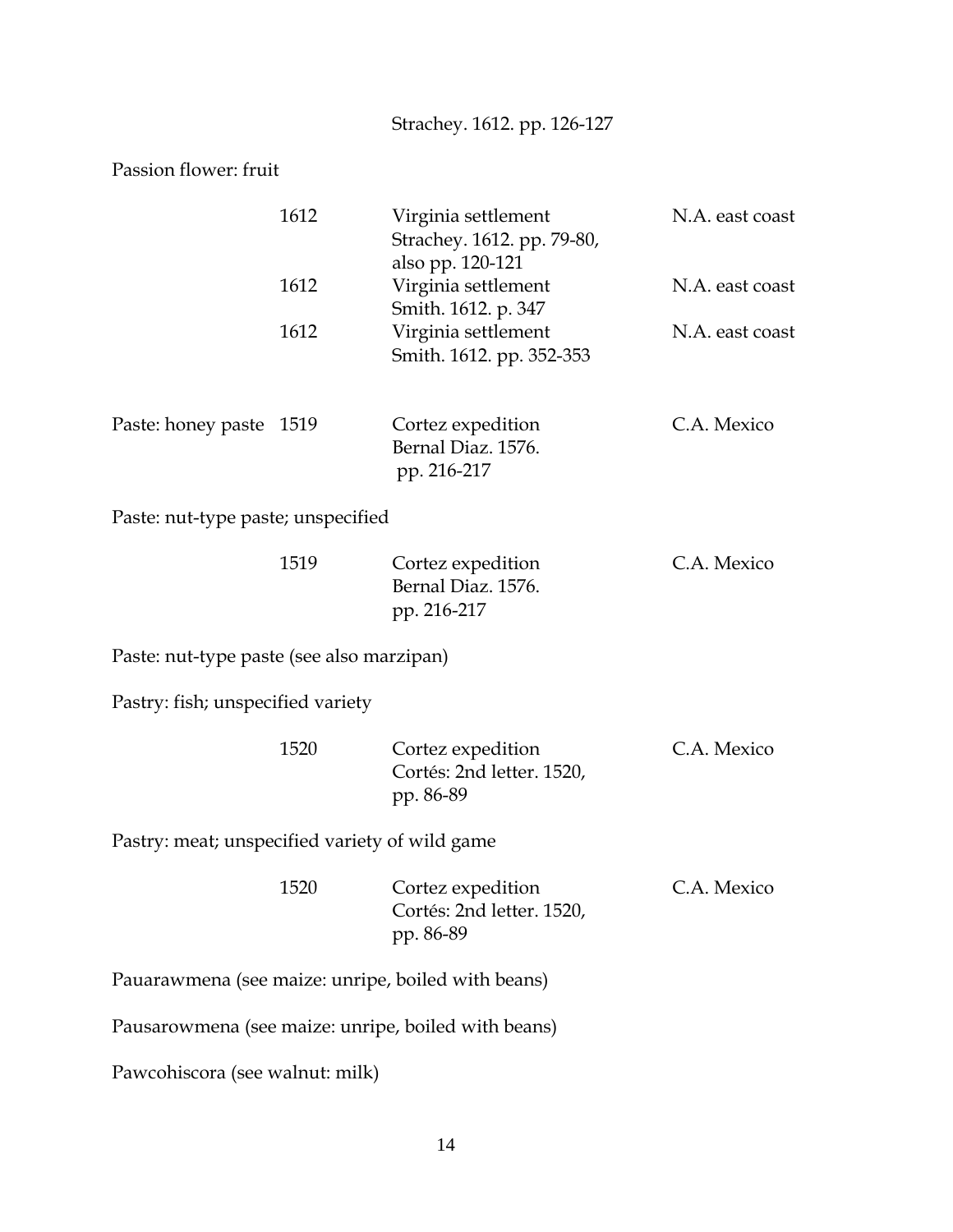#### Pawpaw (see: papaya)

Pea: native, wild; general descriptions

| 1562    | Florida settlement           | N.A. southeast  |
|---------|------------------------------|-----------------|
|         | Ribault. 1582. pp. 101-108   |                 |
| 1584    | Barlow expedition            | N.A. east coast |
|         | Barlow. 1584. pp. 105-106    |                 |
| 1585    | Virginia settlement          | N.A. east coast |
|         | Hariot. 1588. p. 353         |                 |
| 1592-93 | New England Settlements.     | N.A. northeast  |
|         | Hayes. 1592-93. pp. 170-172. |                 |
| 1602    | Gosnold Expedition           | N.A. northeast  |
|         | Archer. 1602. pp. 117-118    |                 |
| 1602    | Gosnold Expedition           | N.A. northeast  |
|         | Brereton. 1602. pp. 148-150  |                 |
| 1603    | Pringe Expedition            | N.A. northeast  |
|         | Pringe. 1603. pp. 223-224    |                 |
| 1605    | Waymouth Expedition          | N.A. northeast  |
|         | Rosier. 1605. pp. 258-260    |                 |
| 1609    | Virginia settlement          | N.A. east coast |
|         | Mangnel [Irish spy account]. |                 |
|         | 1610. pp. 151-153            |                 |
| 1612    | Virginia settlement          | N.A. east coast |
|         | Smith. 1612. pp. 387-388     |                 |

Pea: native, wild; cooked by Native Americans; served to Europeans

| 1603 | Pringe Expedition         | N.A. northeast |
|------|---------------------------|----------------|
|      | Pringe. 1603. pp. 216-220 |                |

Pea: native, wild; cooked with whale oil

| 1605 | Waymouth Expedition       | N.A. northeast |
|------|---------------------------|----------------|
|      | Rosier. 1605. pp. 301-304 |                |

Pea: native, wild; planted in Native American gardens

| 1607 | Virginia settlement      | N.A. east coast |
|------|--------------------------|-----------------|
|      | Archer. 1607. pp. 82-86  |                 |
| 1607 | Virginia settlement      | N.A. east coast |
|      | Archer. 1607. pp. 99-102 |                 |
| 1608 | Virginia settlement      | N.A. east coast |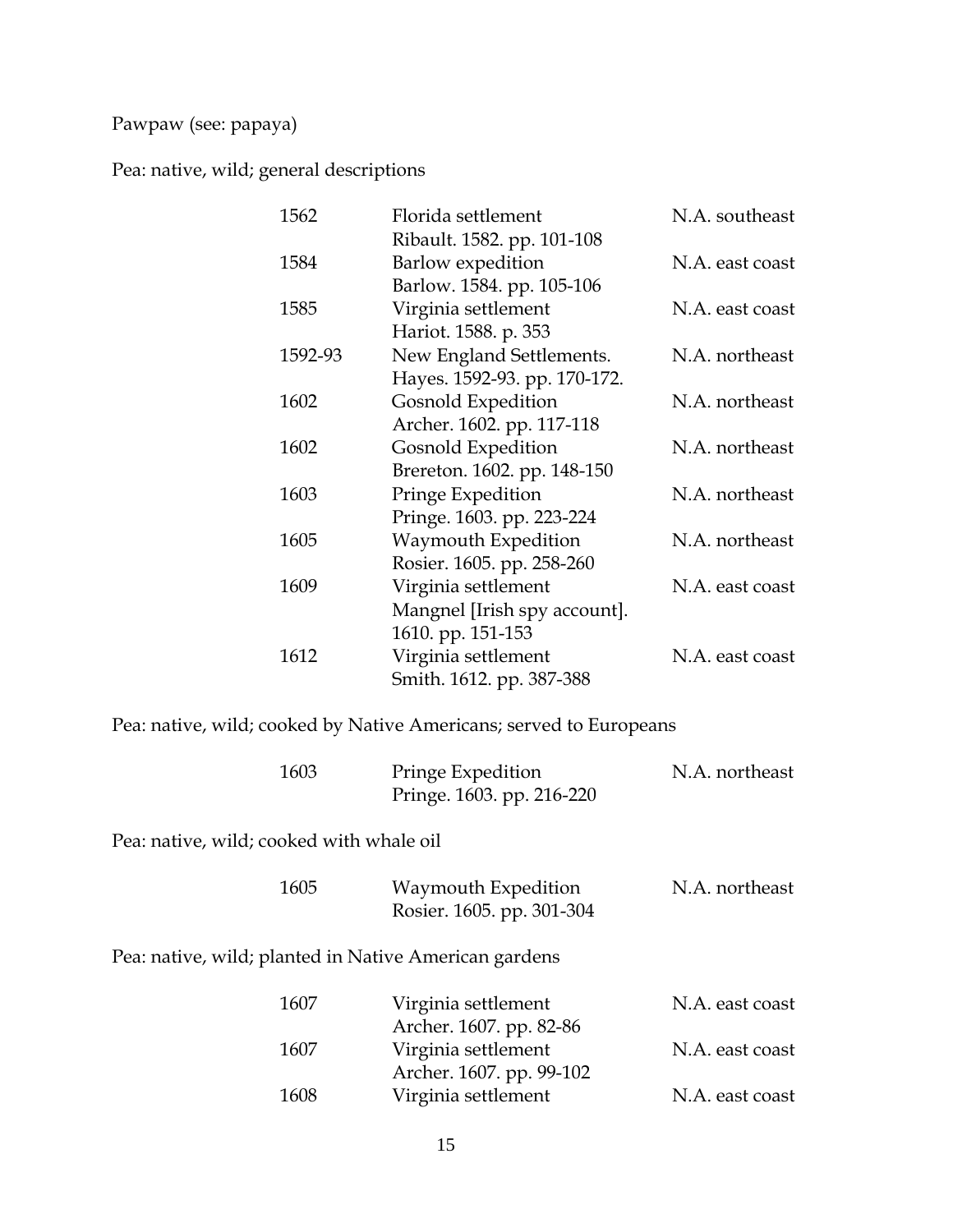| 1612                                               | Wingfield. 1608. p. 228<br>Virginia settlement<br>Strachey. 1612. p. 115,<br>also p. 119 | N.A. east coast |
|----------------------------------------------------|------------------------------------------------------------------------------------------|-----------------|
| 1612                                               | Virginia settlement<br>Smith. 1612. p. 350                                               | N.A. east coast |
| Pea: domesticated?, European introduction?; boiled |                                                                                          |                 |
| 1607                                               | Virginia settlement<br>Archer. 1607. pp. 102-104                                         | N.A. east coast |
| 1608                                               | Virginia settlement<br>Wingfield. 1608. p. 228                                           | N.A. east coast |
|                                                    | Pea: domesticated?, European introduction?; boiled with pork                             |                 |
| 1608                                               | Virginia settlement<br>Wingfield. 1608. p. 228                                           | N.A. east coast |
| Americans                                          | Pea: domesticated? European introduction?; boiled with pork; served to Native            |                 |
| 1607                                               | Virginia settlement<br>Archer. 1607. pp. 86-90                                           | N.A. east coast |
| Pea: domesticated; European introduction           |                                                                                          |                 |
| 1585                                               | Virginia settlement<br>Hariot. 1588. p. 339                                              | N.A. east coast |
| 1586                                               | Florida settlement                                                                       | N.A. southeast  |
| 1587                                               | Burgoigon. 1586. pp. 764-765<br>Virginia settlement<br>White. 1587. pp. 530-531          | N.A. east coast |
|                                                    | Pea: domesticated, European introduction; test planting report                           |                 |
| 1602                                               | Gosnold Expedition<br>Brereton. 1602. pp. 150-152                                        | N.A. northeast  |
| 1603                                               | Pringe Expedition<br>Pringe. 1603. p. 224                                                | N.A. northeast  |

16

1605 Waymouth Expedition N.A. northeast

Rosier. 1605. pp. 262-264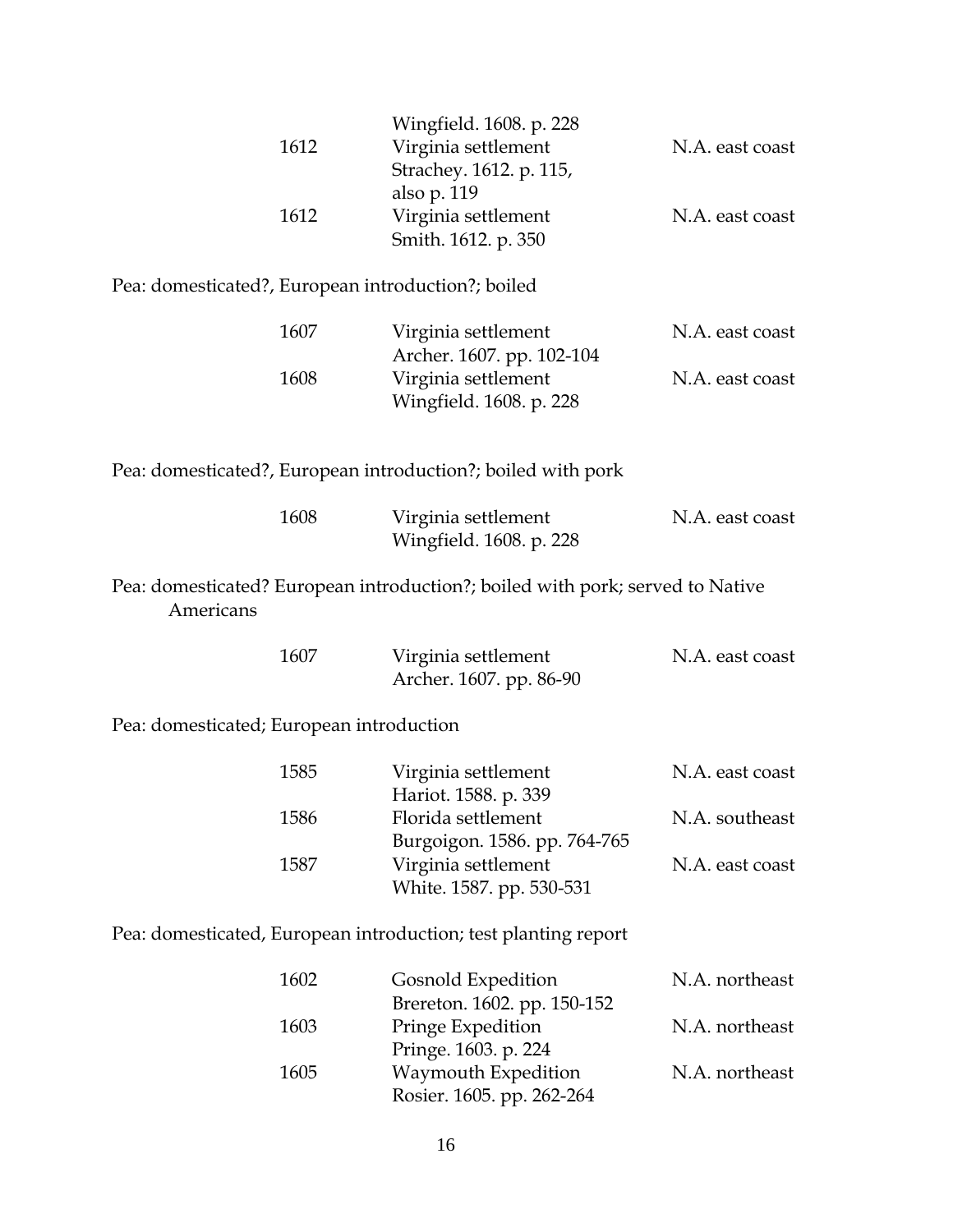### Pea: domesticated, European introduction; cooked by Europeans; served to Native Americans

|                                                 | 1605        | Waymouth Expedition<br>Rosier. 1605. pp. 268-270,                                 | N.A. northeast  |
|-------------------------------------------------|-------------|-----------------------------------------------------------------------------------|-----------------|
|                                                 | 1612        | also p. 275, 279-281, 283-285<br>Virginia settlement<br>Strachey. 1612. pp. 79-80 | N.A. east coast |
| Pea: boiled                                     | 1585        | Virginia settlement<br>Hariot. 1588. p. 339                                       | N.A. east coast |
|                                                 |             |                                                                                   |                 |
| Pea: boiled; cooked with maize                  |             |                                                                                   |                 |
|                                                 | 1585        | Virginia settlement<br>Hariot. 1588. p. 339                                       | N.A. east coast |
| Peach: European introduction                    |             |                                                                                   |                 |
|                                                 | mid 16th c. | Early Spanish period<br>de la Vega. 1609-12.<br>9:28 pp. 599-600                  | S.A. Peru       |
| Peanut?                                         | 1612        | Virginia settlement<br>Strachey. 1612. pp. 79-80                                  | N.A. east coast |
| Peanut                                          | 1526        | Cortez expedition<br>Cortés: 5th letter.<br>1526, pp. 317                         | C.A. Mexico     |
|                                                 | mid 16th c. | Early Spanish period<br>de la Vega. 1609-12.<br>8:10 p. 501                       | S.A. Peru       |
| Peanut: cooked with honey; prepared as marzipan |             |                                                                                   |                 |
|                                                 | mid 16th c. | Early Spanish period<br>de la Vega. 1609-12.                                      | S.A. Peru       |

8:10 p. 501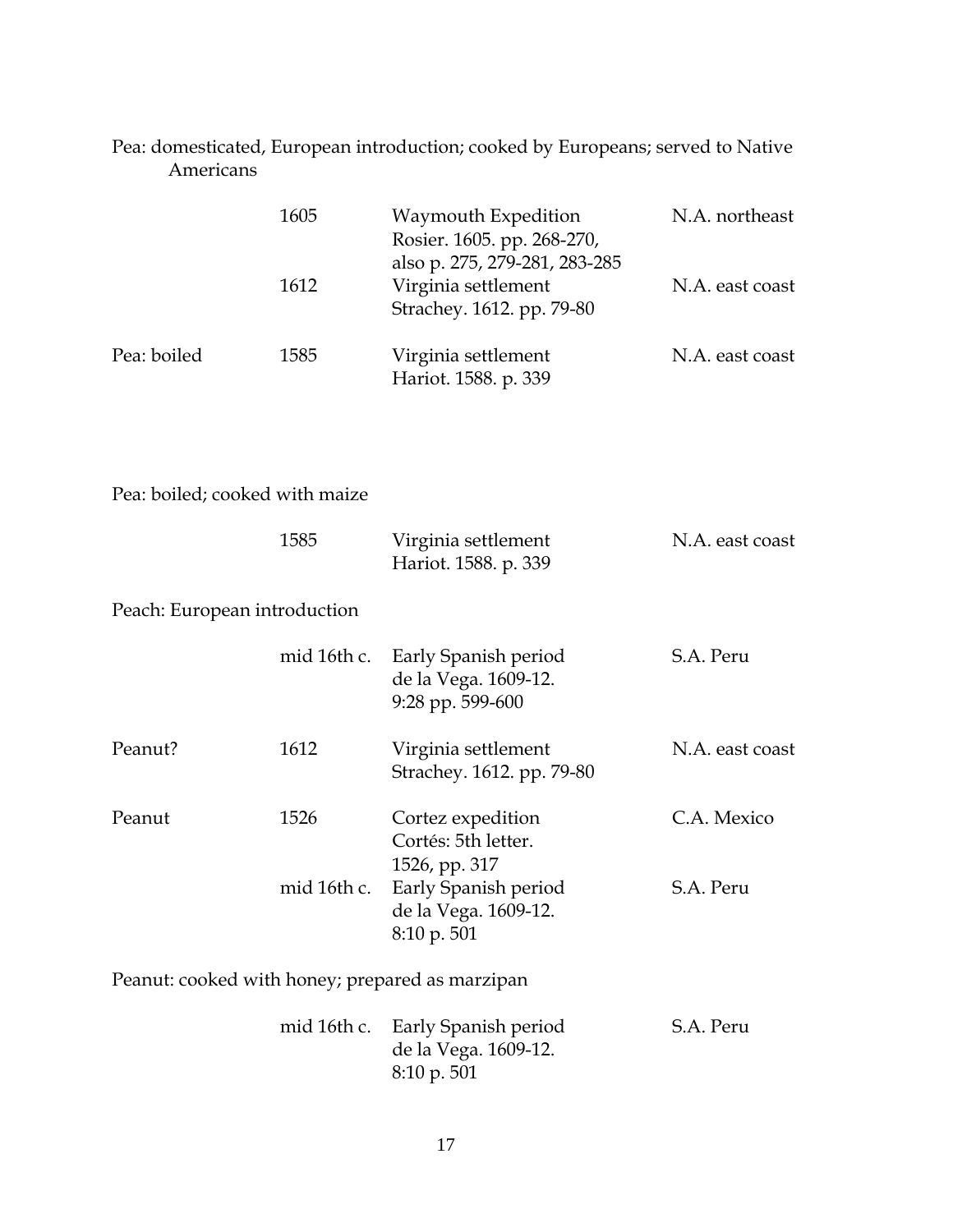| Peanut: oil        | mid 16th c. | Early Spanish period<br>de la Vega. 1609-12.<br>$8:10 \text{ p. } 501$ | S.A. Peru   |
|--------------------|-------------|------------------------------------------------------------------------|-------------|
| Peanut: toasted    |             | mid 16th c. Early Spanish period<br>de la Vega. 1609-12. 8:10 p. 501   | S.A. Peru   |
| Pear: native, wild | mid 16th c. | Early Spanish period<br>de la Vega. 1609-12.<br>8:11 p. 503            | S.A. Peru   |
|                    | 1599-1602   | Champlain voyage.<br>Champlain. 1603. p. 33                            | C.A. Mexico |

Pear: native, wild; mixed with sugar; preserve

| mid 16th c. Early Spanish period | S.A. Peru |
|----------------------------------|-----------|
| de la Vega. 1609-12.             |           |
| $8:11 \text{ p. }503$            |           |

Pear: prickly pear (Opuntia) meant

|       | 1612    | Virginia settlement<br>Strachey. 1612. p. 120                       | N.A. east coast |
|-------|---------|---------------------------------------------------------------------|-----------------|
| Pecan | 1539-42 | DeSoto expedition<br>Fidalgo de Elvas. 1557.<br>Vol. 1, pp. 116-118 | N.A. southeast  |
|       | 1612    | Virginia settlement<br>Smith. 1612. pp. 346-347                     | N.A. east coast |

Pecan (see also walnut: misidentified by Europeans; described as "tender shelled" or "shaped like acorn")

| Peel (fish) | 1539-42 | DeSoto expe; dition     | N.A. southeast |
|-------------|---------|-------------------------|----------------|
|             |         | Fidalgo de Elvas. 1557. |                |
|             |         | Vol. 1, pp. 123-124     |                |

Pegatewk-apoan: variety of maize bread; baked by Native Americans; served to Europeans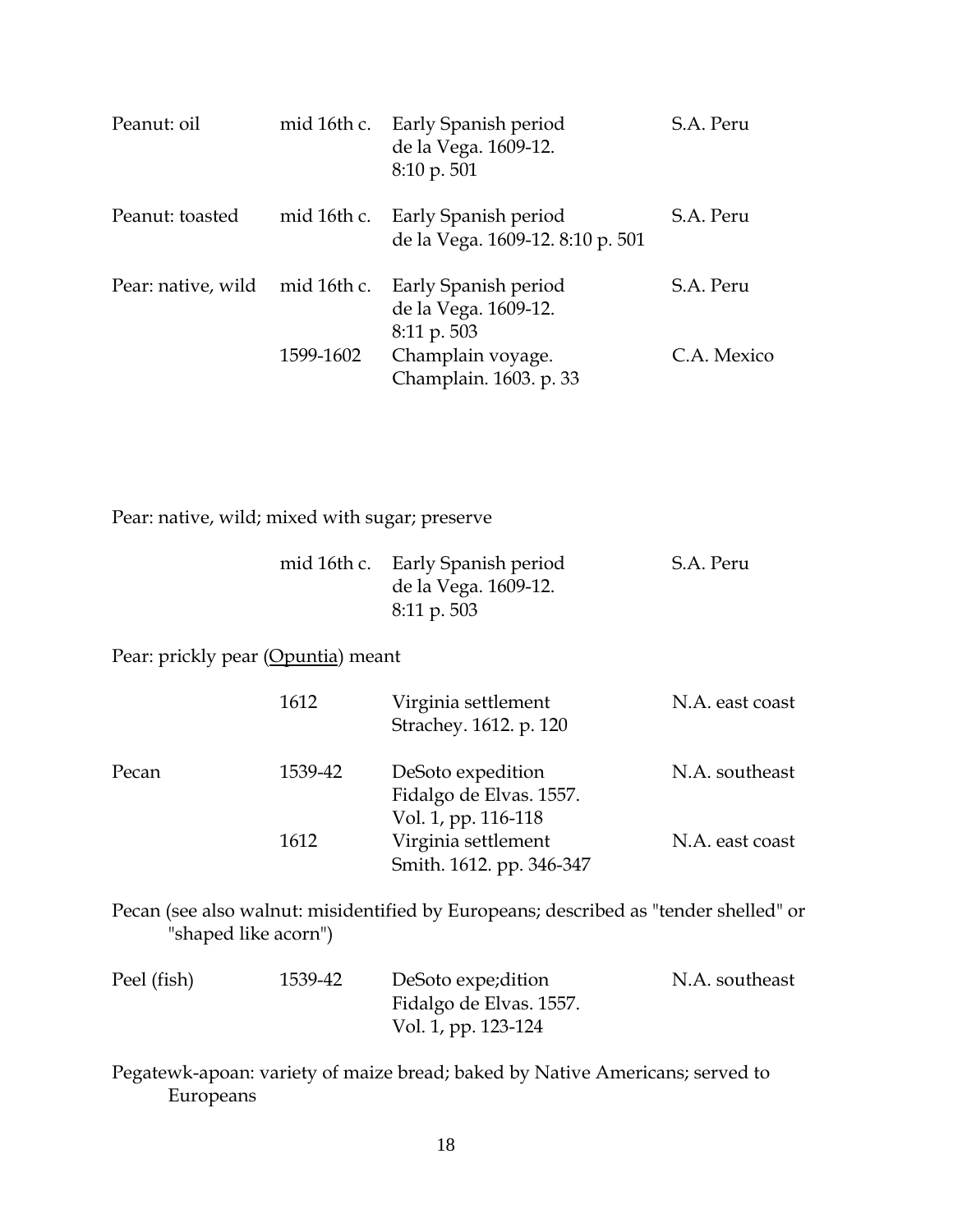|                                                      | 1607        | Virginia settlement<br>Archer. 1607. pp. 90-91                       | N.A. east coast |
|------------------------------------------------------|-------------|----------------------------------------------------------------------|-----------------|
| Pemmican                                             | mid 16th c. | Early Spanish period<br>de la Vega. 1609-12.<br>6:6 pp. 326-327      | S.A. Peru       |
| Penguin (see Fowl: great auk)                        |             |                                                                      |                 |
| Pennyroyal: native, wild                             |             |                                                                      |                 |
|                                                      | 1540-42     | Coronado expedition<br>de Castañada. 1596.<br>Part 2, pp. 51-52      | N.A. southwest  |
|                                                      | mid 16th c. | Early Spanish period<br>de la Vega. 1609-12.<br>9:29 pp. 601-602     | S.A. Peru       |
| Pepper: general descriptions; undifferentiated types |             |                                                                      |                 |
|                                                      | 1493-94     | Columbus: 2nd voyage<br>Columbus. 16th century?<br>Vol. 1, pp. 68-69 | Caribbean       |
|                                                      | 1519        | Cortez expedition<br>Bernal Diaz.<br>1576. pp. 178-179               | C.A. Mexico     |
|                                                      | 1526        | Cortez expedition<br>Cortés: 5th letter.<br>1526, pp. 336-337        | C.A. Mexico     |
|                                                      | mid 16th c  | Early Spanish period<br>de la Vega. 1609-12.<br>6:11 p. 336          | S.A. Peru       |
|                                                      | 1562        | Florida settlement<br>Ribault. 1582. pp. 101-108                     | N.A. southeast  |

Pepper: chili; general descriptions

| 1519 | Cortez expedition   | C.A. Mexico |
|------|---------------------|-------------|
|      | Bernal Diaz.        |             |
|      | 1576. p. 135        |             |
| 1526 | Cortez expedition   | C.A. Mexico |
|      | Cortés: 5th letter. |             |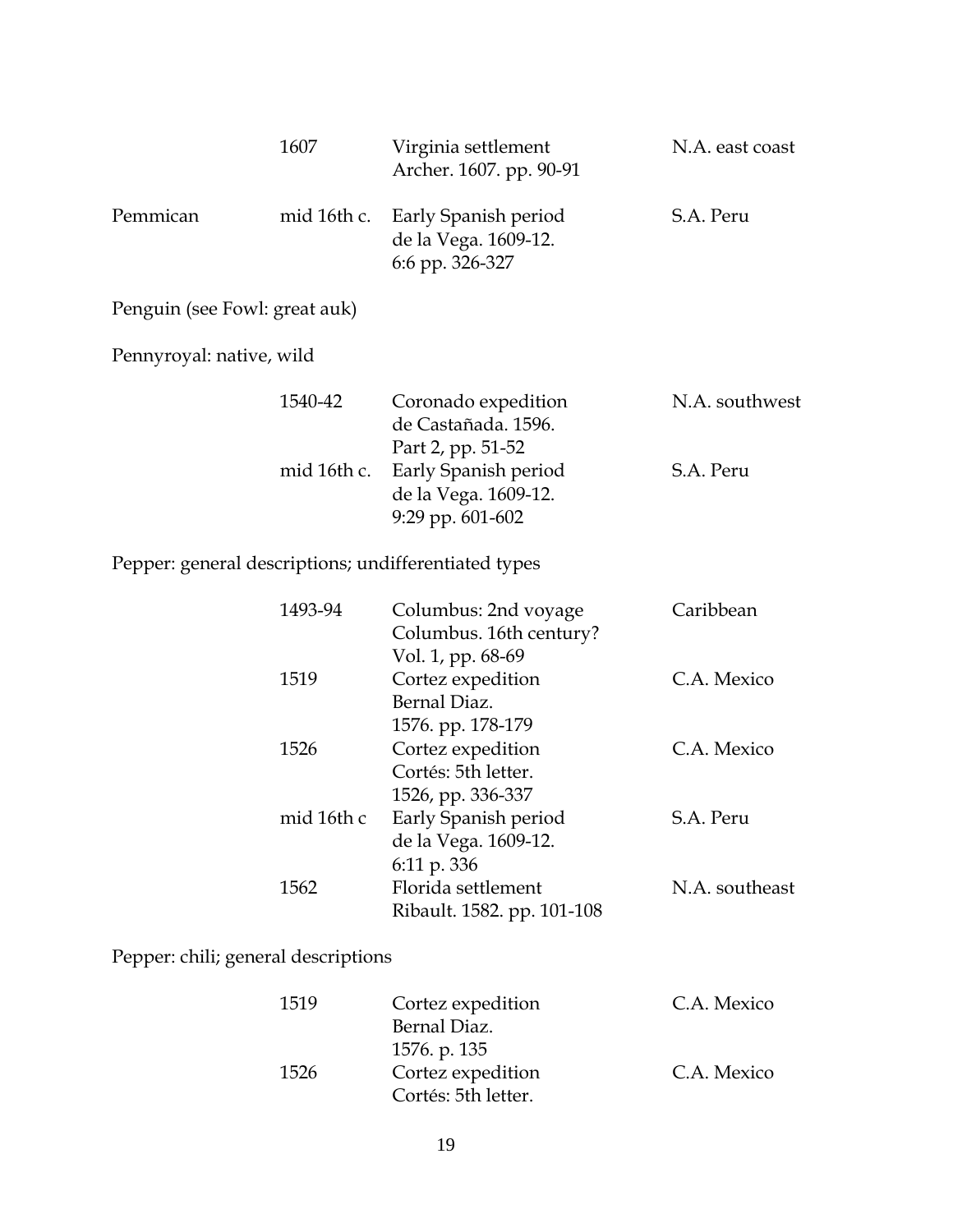| Pepper: chili; introduced to Peru by Spanish arriving from Mexico |             |                                                                                                       |                 |
|-------------------------------------------------------------------|-------------|-------------------------------------------------------------------------------------------------------|-----------------|
|                                                                   | mid 16th c. | Early Spanish period<br>de la Vega. 1609-12. 8:11 p. 502                                              | S.A. Peru       |
| Pepper: chilimole sauce                                           |             |                                                                                                       |                 |
|                                                                   | 1521        | Cortez expedition<br>Bernal Diaz. 1576. p. 436                                                        | C.A. Mexico     |
| Pepper: pimiento                                                  |             |                                                                                                       |                 |
|                                                                   | 1532-34     | F. Pizarro: 3rd expedition<br>P. Pizarro, 1571.<br>Vol. 1. pp. 196-197                                | S.A. Peru       |
|                                                                   |             | mid 16th c. Early Spanish period<br>de la Vega. 1609-12.<br>6:24 pp. 366-367, also<br>7:1 pp. 401-402 | S.A. Peru       |
| Pepper: pimiento; variety called chinchi uchu                     |             |                                                                                                       |                 |
|                                                                   |             | mid 16th c. Early Spanish period<br>de la Vega. 1609-12.<br>8:12 pp. 504-505                          | S.A. Peru       |
|                                                                   |             | Pepper: pimiento; variety called rocot uchu; red type; exported to Spain                              |                 |
|                                                                   | mid 16th c. | Early Spanish period<br>de la Vega. 1609-12.<br>8:12 pp. 504-505                                      | S.A. Peru       |
| Perch                                                             | 1612        | Virginia settlement                                                                                   | N.A. east coast |
|                                                                   | 1612        | Strachey. 1612. pp. 127-128<br>Virginia settlement<br>Smith. 1612. p. 350                             | N.A. east coast |
| Periwinkle                                                        | 1585        | Virginia settlement<br>Hariot. 1588. pp. 361-362                                                      | N.A. east coast |

1526, p. 293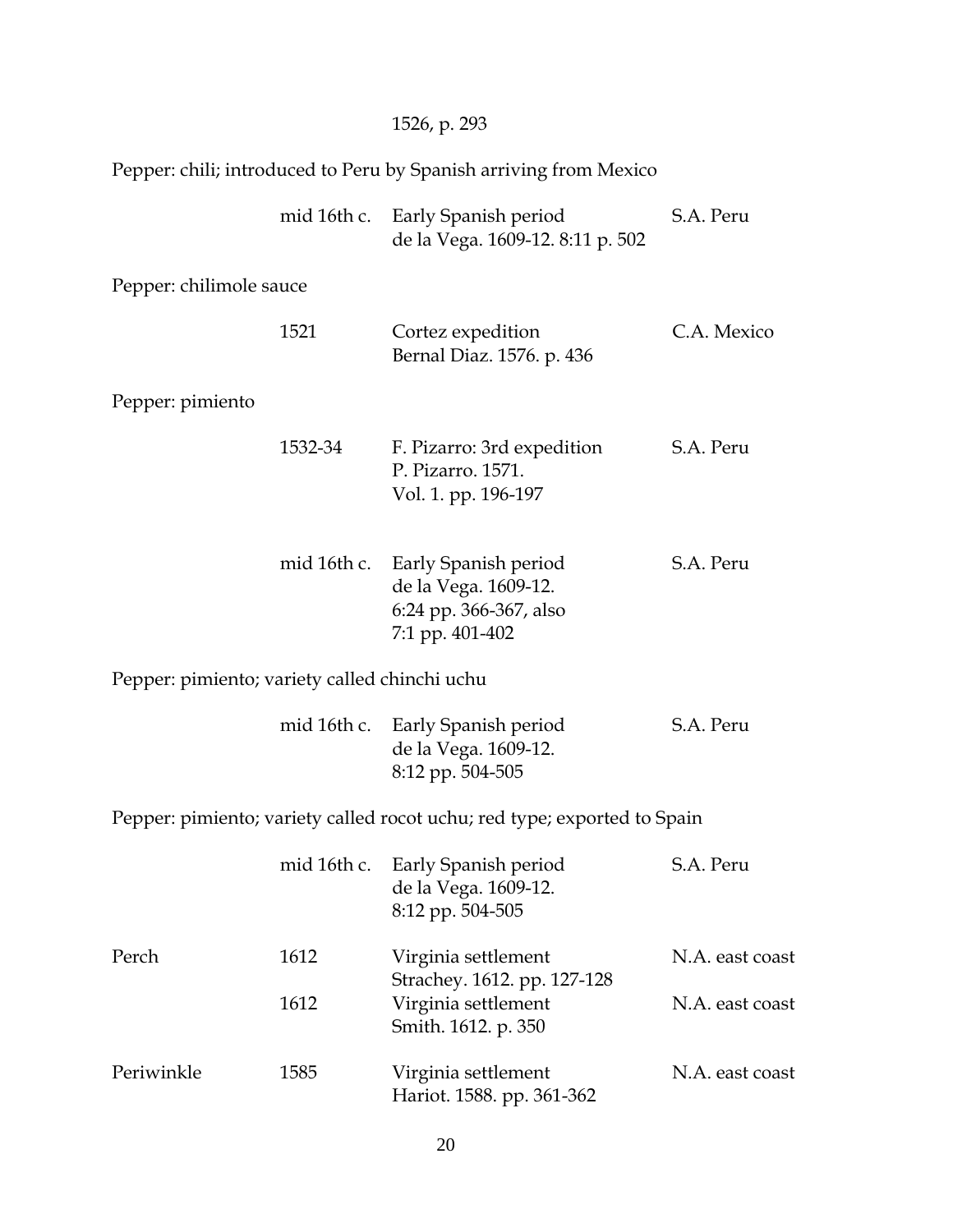#### Persimmon: native, wild

| 1539-42 | DeSoto expedition<br>Fidalgo de Elvas. 1557.<br>pp. 193-194 | N.A. southeast  |
|---------|-------------------------------------------------------------|-----------------|
| 1585    | Virginia settlement<br>Hariot. 1588. p. 351                 | N.A. east coast |
| 1612    | Virginia settlement<br>Strachey. 1612. p. 120               | N.A. east coast |
| 1612    | Virginia settlement<br>Smith. 1612. pp. 346-347             | N.A. east coast |

Persimmon: native, wild; baked; prepared as pudding by Europeans

| 1612 | Virginia settlement    | N.A. east coast |
|------|------------------------|-----------------|
|      | Strachey. 1612. p. 120 |                 |

Persimmon: native, wild; boiled; prepared as pudding by Europeans

| 1612                           | Virginia settlement<br>Strachey. 1612. p. 120                     | N.A. east coast |
|--------------------------------|-------------------------------------------------------------------|-----------------|
| Persimmon: native, wild; dried |                                                                   |                 |
| 1612                           | Virginia settlement<br>Smith. 1612. pp. 346-347                   | N.A. east coast |
| Peruvian sheep: llama meant    |                                                                   |                 |
| 1532                           | F. Pizarro: 3rd expedition<br>Xeres. 1534. pp. 32-33              | S.A. Peru       |
| 1532-34                        | F. Pizarro: 3rd expedition<br>P. Pizarro. 1571.<br>Vol. 1. p. 154 | S.A. Peru       |
| 1533                           | F. Pizarro: 3rd expedition<br>H. Pizarro. 1533.<br>pp. 120-122    | S.A. Peru       |
| 1534                           | H. Pizarro expedition<br>Astete. 1534. pp. 76-78                  | S.A. Peru       |
| 1534                           | F. Pizarro: 3rd expedition                                        | S.A. Peru       |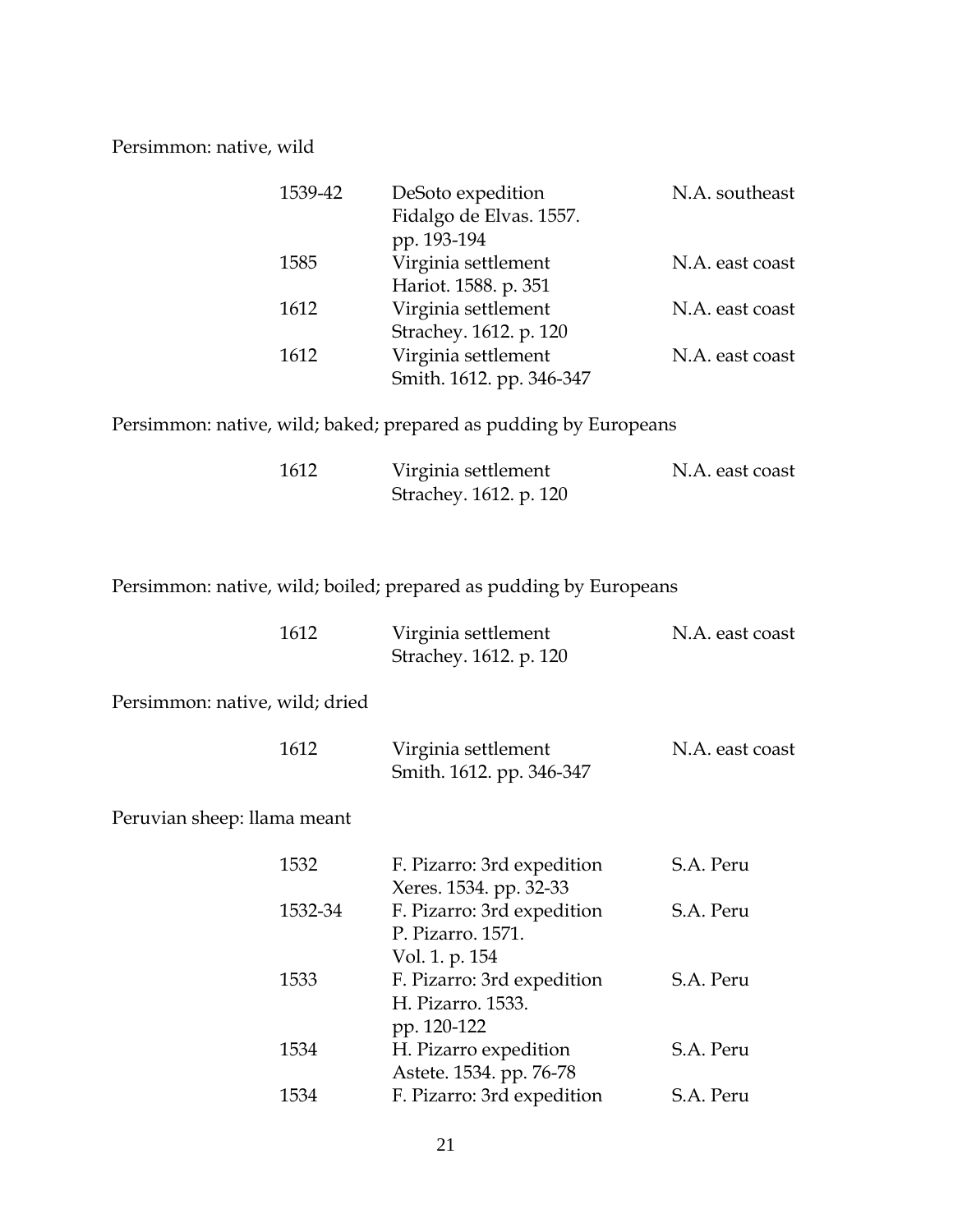|                           |           | Sancho. 1534. pp. 64-66          |             |
|---------------------------|-----------|----------------------------------|-------------|
|                           |           | mid 16th c. Early Spanish period | S.A. Peru   |
|                           |           | de la Vega. 1609-12.             |             |
|                           |           | 1:11 pp. 34-35, also             |             |
|                           |           | 8:16 pp. 512-513                 |             |
|                           | 1599-1602 | Champlain voyage.                | C.A. Mexico |
|                           |           | Champlain. 1603. p. 35           |             |
| Pessemmin (see persimmon) |           |                                  |             |
| Pheasant                  | 1519      | Cortez expedition                | C.A. Mexico |
|                           |           | Bernal Diaz. 1576. p. 209        |             |
|                           | 1526      | Cortez expedition                | C.A. Mexico |
|                           |           | Cortés: 5th letter. 1526,        |             |
|                           |           | pp. 332-333                      |             |

## Pie: fish; unidentified type

| 1520 | Cortez expedition         | C.A. Mexico |
|------|---------------------------|-------------|
|      | Cortés: 2nd letter. 1520, |             |
|      | pp. 86-89                 |             |

1595 Raleigh expedition S.A. northeast

Raleigh. 1596. pp. 111-112

Pig: domesticated; European introduction

| 1495    | Columbus expedition         | Caribbean      |
|---------|-----------------------------|----------------|
|         | Columbus memorandum.        |                |
|         | 1495. Vol. 1. pp. 84-86     |                |
| 1524    | F. Pizzaro: 1st expedition  | C.A. Panama    |
|         | Xeres. 1534. pp. 3-4        |                |
| 1539-42 | DeSoto expedition           | Caribbean      |
|         | de Elvas. 1557. Vol. 1      |                |
|         | pp. 14-15, also pp. 154-164 |                |
| 1539-42 | DeSoto expedition           | N.A. southeast |
|         | de Biedma. 1544. Vol. 2,    |                |
|         | pp. 2-12                    |                |
| 1539-42 | De Soto expedition          | N.A. southeast |
|         | de Oviedo y Valdés. 1546.   |                |
|         | Vol. 2, p. 63               |                |
|         |                             |                |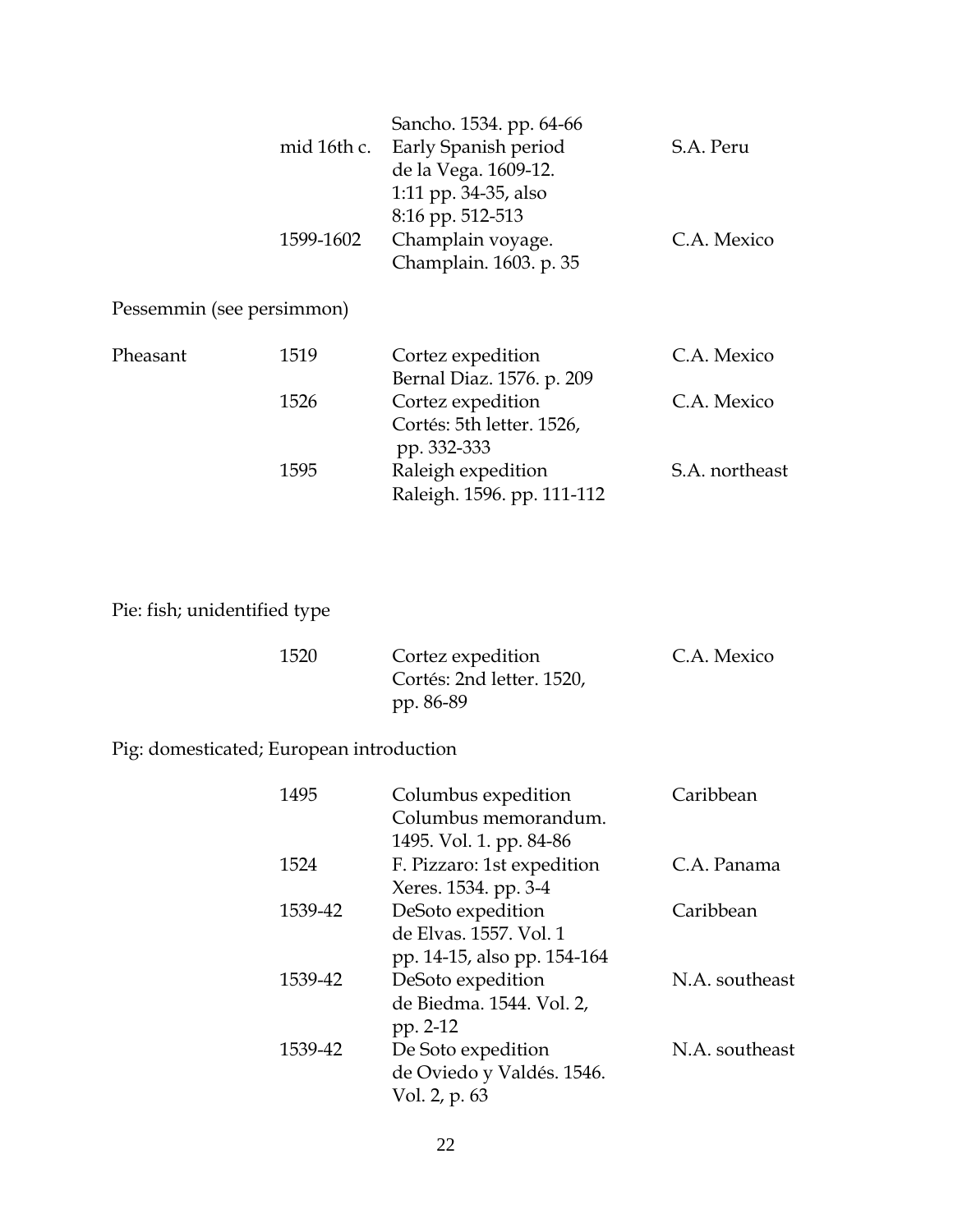| c. 1539   | Early Spanish period<br>de la Vega. 1609-12. | S.A. Peru       |
|-----------|----------------------------------------------|-----------------|
|           | 9:17 pp. 582-584                             |                 |
| 1585      | Raleigh expedition<br>Anonymous Tiger crew   | Caribbean       |
|           | member. 1585, pp. 178-179                    |                 |
| 1595      | Raleigh expedition                           | Caribbean       |
|           | Raleigh. 1596. p. 4                          |                 |
| 1595      | Raleigh expedition                           | S.A. north-east |
|           | Raleigh. 1596. pp. 73-74                     |                 |
| 1599      | Early Spanish period                         | S.A. Peru       |
|           | de la Vega. 1609-12.                         |                 |
|           | 7:25 p. 458                                  |                 |
| 1599-1602 | Champlain voyage.                            | Caribbean       |
|           | Champlain. 1603. ppp. 44-45                  |                 |
| 1608      | Newport Expedition                           | N.A. east coast |
|           | Perkins. 1608. pp. 159-161                   |                 |
| 1612?     | Virginia settlement                          | N.A. east coast |
|           | Smith. 1612. pp. 440-441,                    |                 |
|           | also pp. 445-447                             |                 |
|           |                                              |                 |

Pig, domesticated; European introduction; pork boiled with peas; served by Europeans to Native Americans

|           | 1607 | Virginia settlement<br>Archer. 1607. pp. 86-90                                         | N.A. east coast |
|-----------|------|----------------------------------------------------------------------------------------|-----------------|
|           |      | Pig: domesticated; European introduction; salt pork (?)                                |                 |
|           | 1612 | Virginia settlement<br>Smith. 1612. p. 393                                             | N.A. east coast |
|           |      | Pig, domesticated; European introduction; salt pork (?); boiled with peas              |                 |
|           | 1608 | Virginia settlement<br>Wingfield. 1608. p. 228                                         | N.A. east coast |
| Americans |      | Pig, domesticated; European introduction; salt pork (?); served by Europeans to Native |                 |
|           | 1612 | Virginia settlement<br>Smith. 1612. p. 393                                             | N.A. east coast |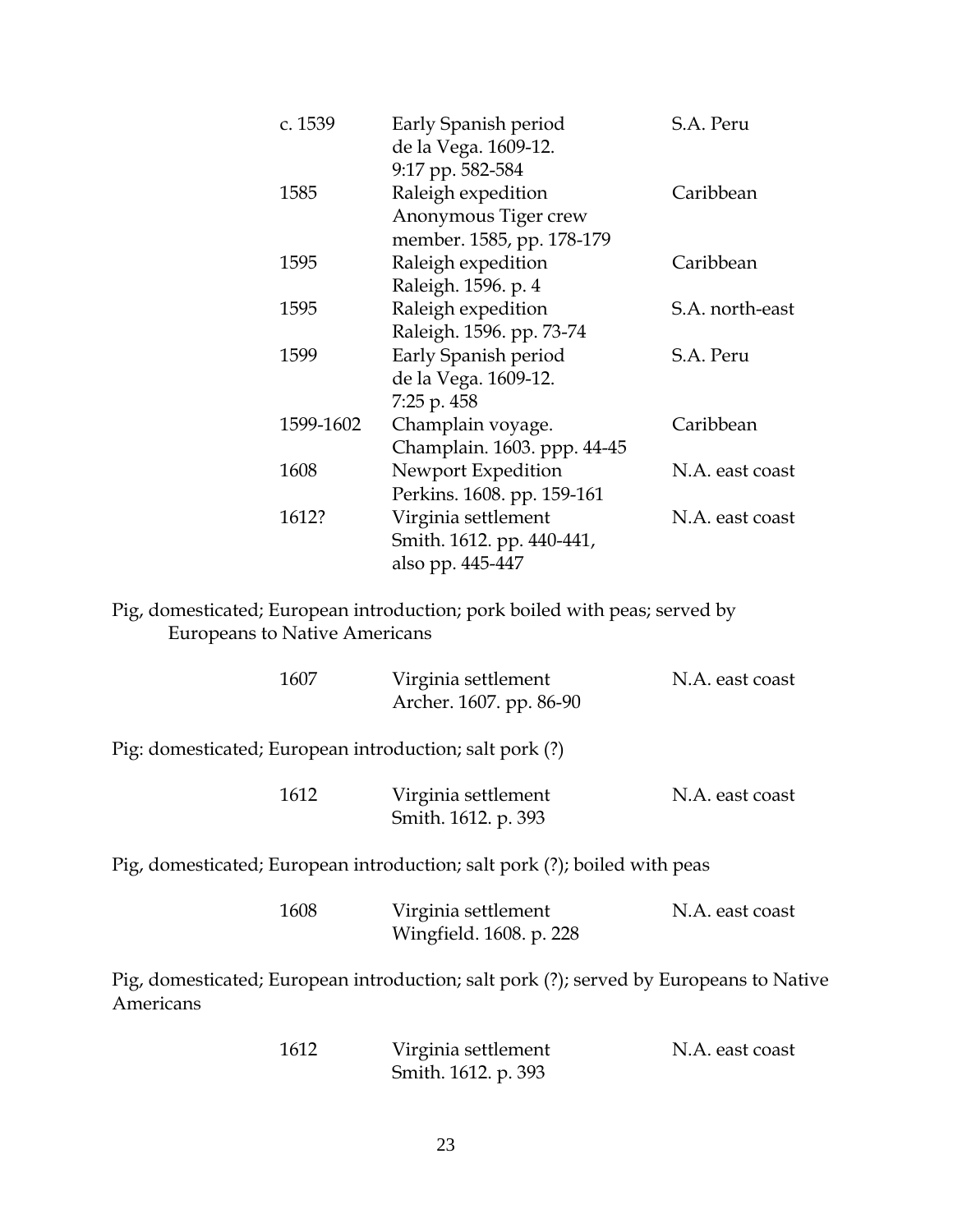Pig: domesticated; European introduction; fresh pork (?); served to by Europeans to Native Americans

| 1605 | Waymouth Expedition       | N.A. northeast |
|------|---------------------------|----------------|
|      | Rosier. 1605. pp. 268-270 |                |

Pig: domesticated; European introduction; ferrel?

| 1526 | Cortez expedition         | C.A. Mexico |
|------|---------------------------|-------------|
|      | Cortés: 5th letter. 1526, |             |
|      | p. 293                    |             |

Pig: domesticated; European introduction; feral?; wild boar?

| 1519      | Cortez expedition            | C.A. Mexico    |
|-----------|------------------------------|----------------|
|           | Bernal Diaz. 1576. pp. 44-45 |                |
| 1540      | Coronado expedition          | N.A. southwest |
|           | Coronado. 1540. pp. 94-95    |                |
| 1562      | Florida settlement           | N.A. southeast |
|           | Ribault. 1582. pp. 101-108   |                |
| 1599-1602 | Champlain voyage.            | C.A. Mexico    |
|           | Champlain. 1603. p. 35       |                |
| 1605      | Waymouth Expedition          | N.A. northeast |
|           | Rosier. 1605. p. 294         |                |
| 1606      | Archer Expedition            | Caribbean      |
|           | Percy. 1608. p. 132          |                |

Pigeon: native, wild; undifferentiated varieties

| 1493-94     | Columbus: 2nd voyage      | Caribbean      |
|-------------|---------------------------|----------------|
|             | Bernaldez. 1513.          |                |
|             | Vol. 1, p. 136            |                |
| 1519        | Cortez expedition         | C.A. Mexico    |
|             | Cortés. 1st letter. 1519. |                |
|             | pp. 14-22                 |                |
| 1520        | Cortez expedition         | C.A. Mexico    |
|             | Cortés: 2nd letter. 1520, |                |
|             | pp. 86-89                 |                |
| 1539-42     | DeSoto expedition         | N.A. southeast |
|             | Fidalgo de Elvas. 1557.   |                |
|             | Vol. 1, pp. 34-37         |                |
| mid 16th c. | Early Spanish period      | S.A. Peru      |
|             | de la Vega. 1609-12.      |                |
|             |                           |                |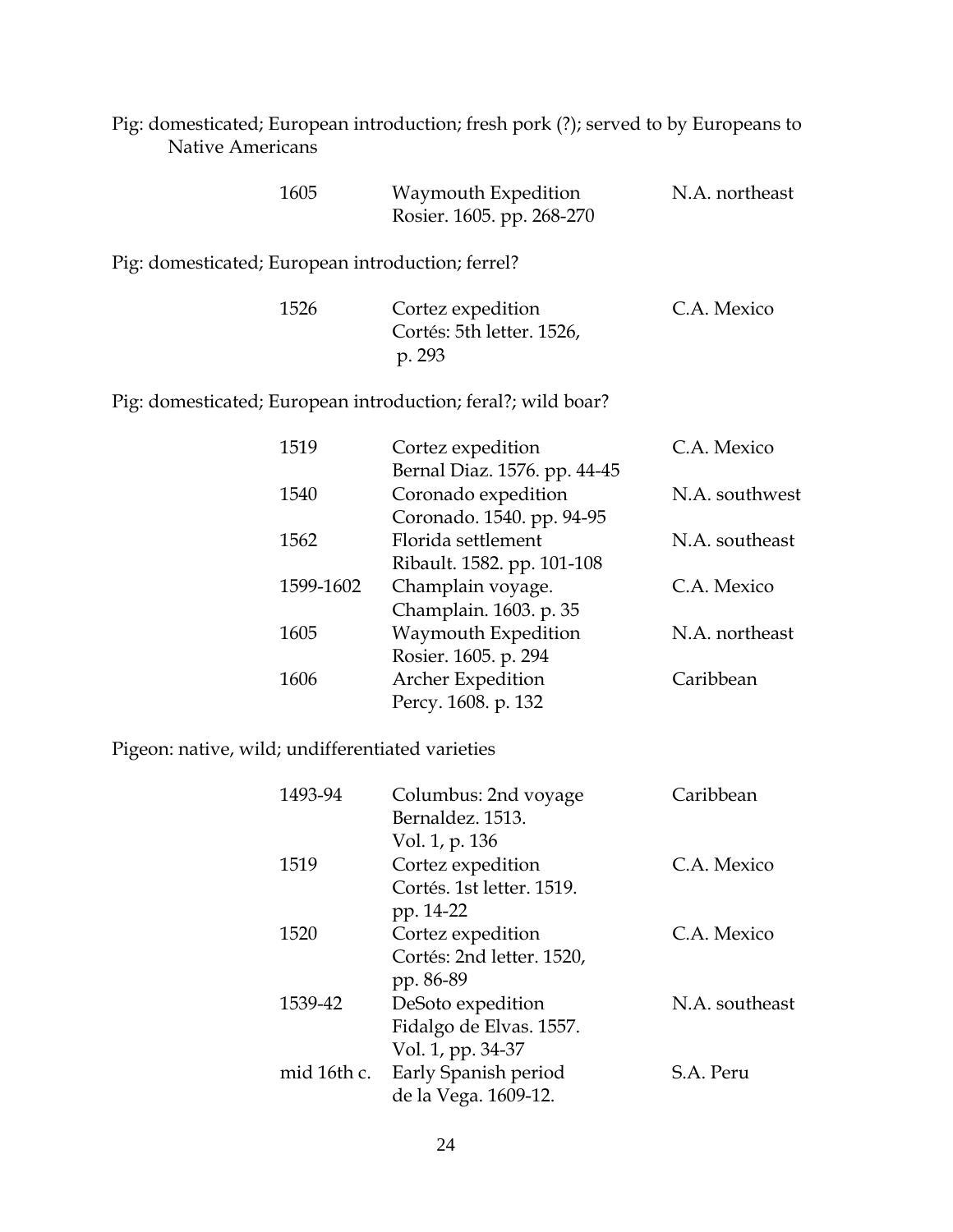|      | 6:6 pp. 326-327       |                 |
|------|-----------------------|-----------------|
| 1586 | Florida settlement    | N.A. southeast  |
|      | de Laudonnière. 1586. |                 |
|      | p. 196                |                 |
| 1612 | Virginia settlement   | N.A. east coast |
|      | Smith. 1612. p. 349   |                 |

Pigeon: native, wild; passenger pigeon

| 1612 | Virginia settlement         | N.A. east coast |
|------|-----------------------------|-----------------|
|      | Strachey. 1612. pp. 126-127 |                 |

Pigeon: domesticated; European introduction; described as "tame"

|  | mid 16th c. Early Spanish period | S.A. Peru |
|--|----------------------------------|-----------|
|  | de la Vega. 1609-12.             |           |
|  | 8:20 pp. 523-525                 |           |

Pimiento: general descriptions

| 1532-34 | F. Pizarro: 3rd expedition       | S.A. Peru |
|---------|----------------------------------|-----------|
|         | P. Pizarro. 1571. Vol. 1.        |           |
|         | pp. 196-197                      |           |
|         | mid 16th c. Early Spanish period | S.A. Peru |
|         | de la Vega. 1609-12.             |           |
|         | 6:24 pp. 366-367, also           |           |
|         | 7:1 pp. 401-402                  |           |

Pimiento: variety called chinchi uchu

|  | mid 16th c. Early Spanish period | S.A. Peru |
|--|----------------------------------|-----------|
|  | de la Vega. 1609-12.             |           |
|  | 8:12 pp. 504-505                 |           |

Pimiento:variety called rocot uchu; red type; exported to Spain

|  | mid 16th c. Early Spanish period | S.A. Peru |
|--|----------------------------------|-----------|
|  | de la Vega. 1609-12.             |           |
|  | 8:12 pp. 504-505                 |           |

Pimiento (see also pepper)

Pimiento de las Indias (see pepper: pimiento)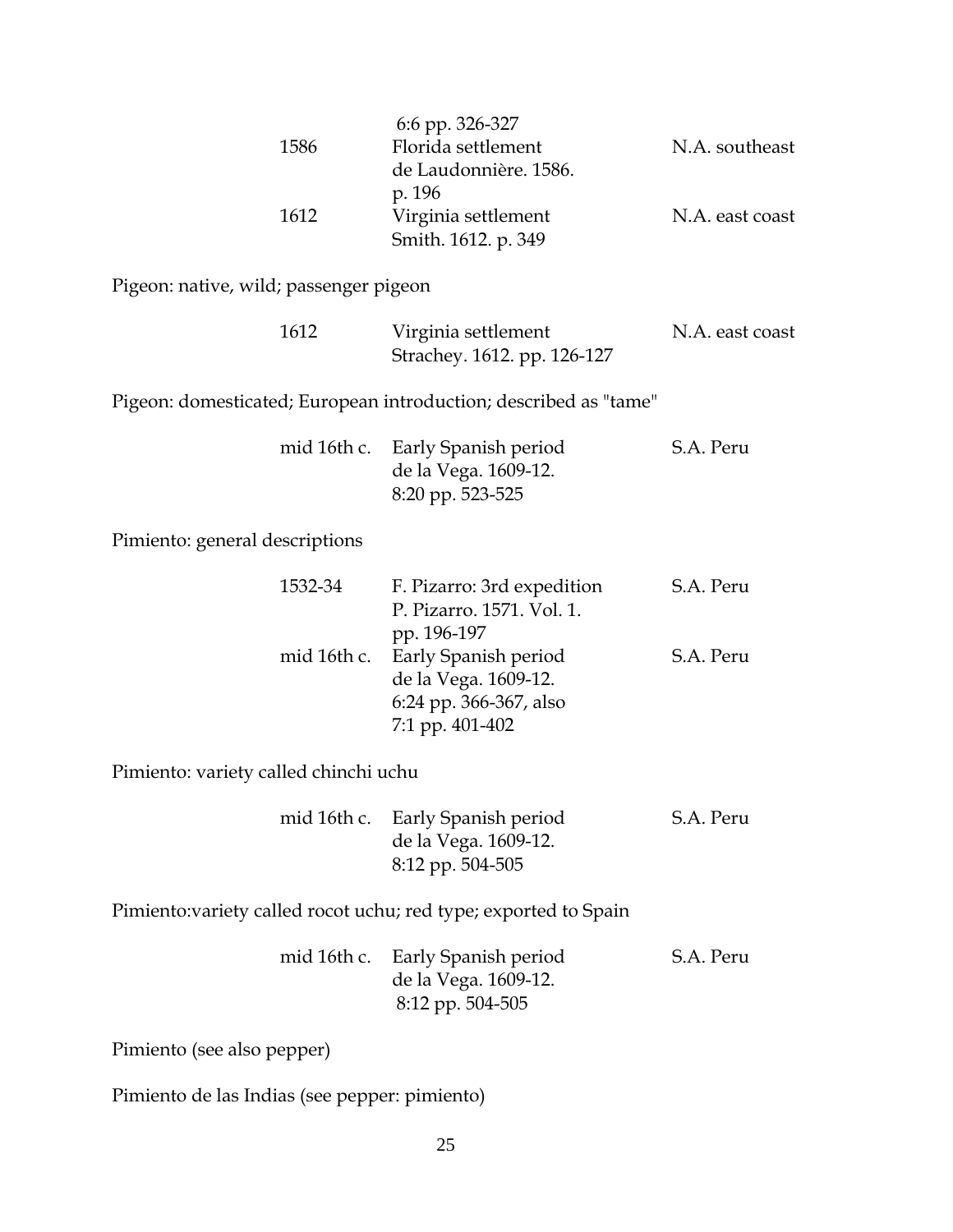Piña (see pineapple)

Pineapple: general descriptions

| 1519 |             | Magellan expedition      | S.A. coast Brazil |
|------|-------------|--------------------------|-------------------|
|      |             | Pigafetta. 1525. pp. 5-9 |                   |
|      | 1539-42     | DeSoto expedition        | Caribbean         |
|      |             | de Elvas. 1557. Vol. 1   |                   |
|      |             | pp. 13-14                |                   |
|      | mid 16th c. | Early Spanish period     | S.A. Peru         |
|      |             | de la Vega. 1609-12.     |                   |
|      |             | 8:14 p. 508              |                   |
| 1595 |             | Raleigh expedition       | S.A. north-east   |
|      |             | Raleigh. 1596. pp. 61-65 |                   |
|      | 1599-1602   | Champlain voyage.        | Caribbean         |
|      |             | Champlain. 1603.         |                   |
|      |             | pp. 44-45                |                   |
| 1606 |             | <b>Archer Expedition</b> | Caribbean         |
|      |             | Percy. 1608. pp. 129-131 |                   |
| 1607 |             | Newport Expedition       | Caribbean         |
|      |             | Perkins. 1608.           |                   |
|      |             | pp. 159-161              |                   |

Pineapple: introduced to North America from Caribbean by Europeans; test planting report

| 1607    | Virginia settlement                                          | N.A. east coast           |
|---------|--------------------------------------------------------------|---------------------------|
| 1612    | Virginia settlement<br>Strachey. 1612. pp. 38-39             | N.A. east coast           |
| 1540-42 | Coronado expedition<br>de Castañada. 1596. Part 1, pp. 21-22 | N.A. southwest            |
| 1540    | Coronado expedition<br>de Niza. 1540. p. 70                  | N.A. southwest            |
|         |                                                              |                           |
| 1519    | Cortez expedition<br>de Sahaun. 1555. p. 61                  | C.A. Mexico               |
|         |                                                              | Archer. 1607b. pp. 99-102 |

Pinol (see also: maize: parched)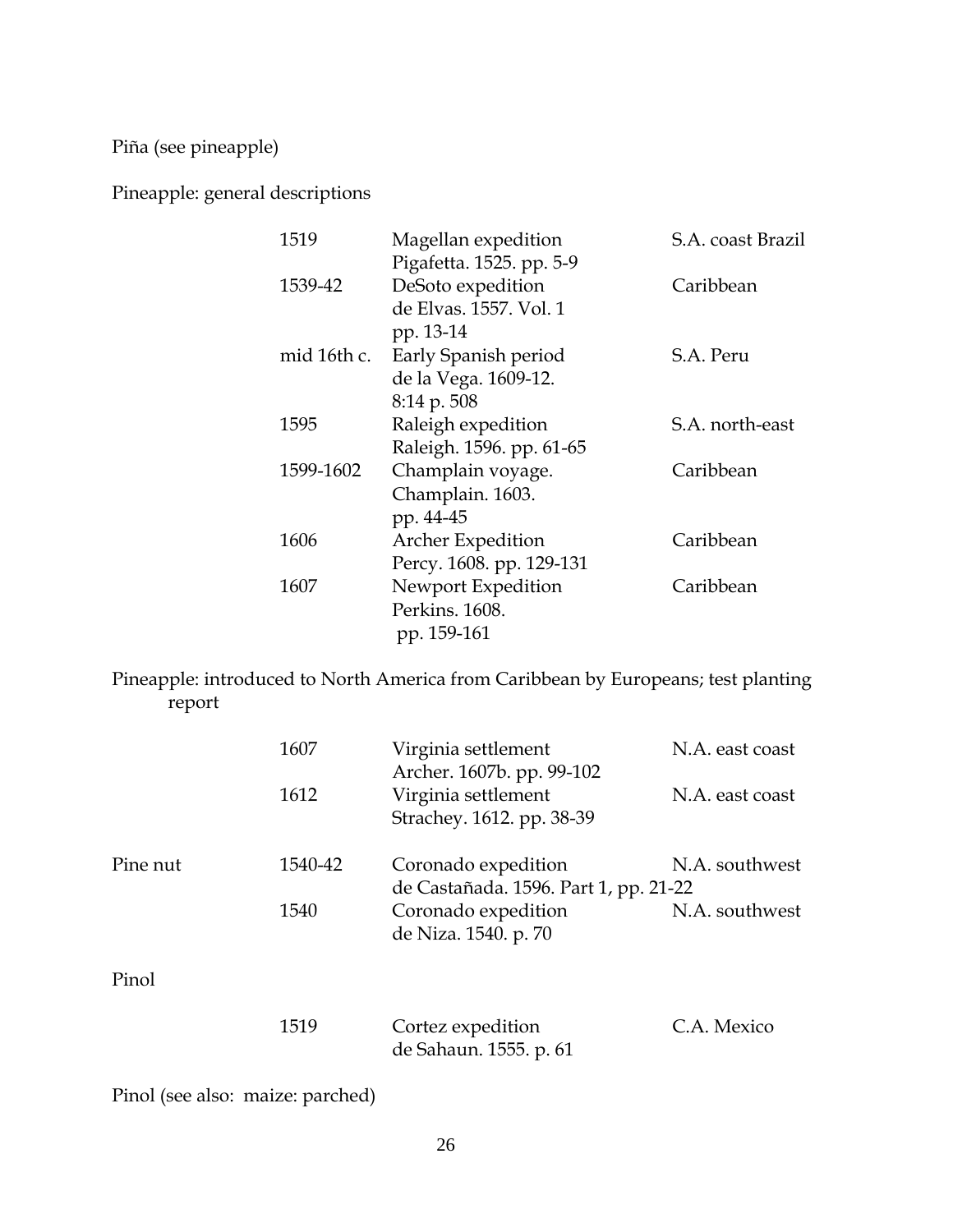Piñon (see pine nut)

| Pitahaya: fruit                                       | 1519      | Cortez expedition<br>de Sahaun. 1555. pp. 19-20                 | C.A. Mexico     |
|-------------------------------------------------------|-----------|-----------------------------------------------------------------|-----------------|
|                                                       | 1540-42   | Coronado expedition<br>de Castañada. 1596.<br>Part 2, pp. 50-51 | N.A. southwest  |
|                                                       | 1540-42   | Coronado expedition<br>Jaramillo. 16th century?<br>pp. 119-120  | N.A. southwest  |
| Pitahaya: fermented juice; wine                       |           |                                                                 |                 |
|                                                       | 1540-42   | Coronado expedition<br>de Castañada. 1596.<br>Part 2, pp. 50-51 | N.A. southwest  |
| Pitahaya (see also saguaro)                           |           |                                                                 |                 |
| Plaice (see fish: flounder; fish: plaise; fish: sole) |           |                                                                 |                 |
|                                                       |           |                                                                 |                 |
|                                                       |           |                                                                 |                 |
| Plaise                                                |           |                                                                 |                 |
|                                                       | 1612      | Virginia settlement<br>Strachey. 1612.<br>pp. 127-128           | N.A. east coast |
|                                                       | 1612      | Virginia settlement<br>Smith. 1612. p. 350                      | N.A. east coast |
| Plaise (also see fish: flounder; fish: sole)          |           |                                                                 |                 |
| Plantain                                              |           |                                                                 |                 |
|                                                       | 1539-42   | DeSoto expedition<br>de Elvas. 1557.<br>Vol. 1 pp. 13-14        | Caribbean       |
|                                                       | 1585-86   | Drake expedition<br>Bigges. 1589. pp. 228-229                   | Caribbean       |
|                                                       | 1599-1602 | Champlain voyage.                                               | Caribbean       |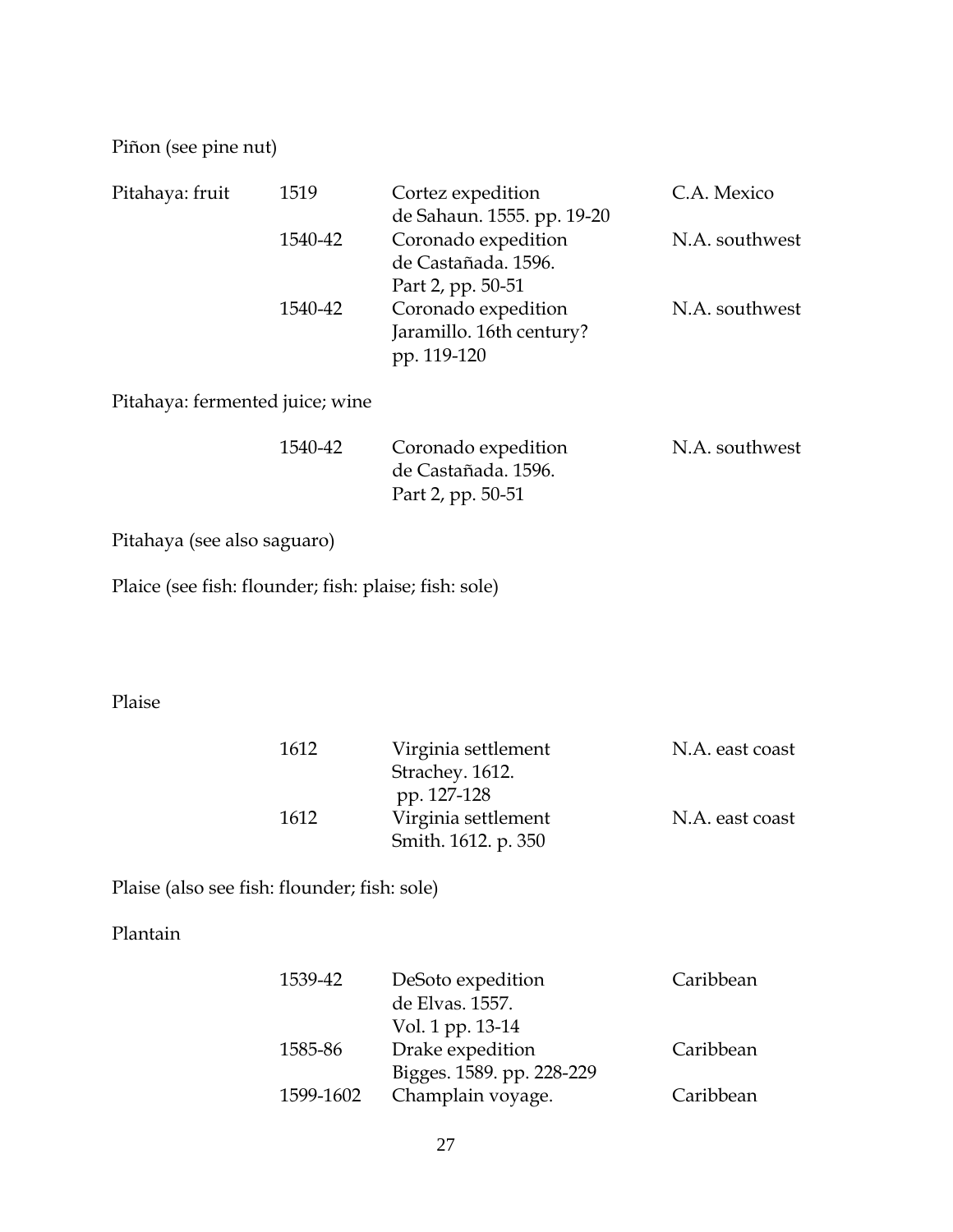| Champlain. 1603. pp. 7-12<br>1599-1602 Champlain voyage. | C.A. Mexico |
|----------------------------------------------------------|-------------|
| Champlain. 1603. p. 31                                   |             |

Plantain (see also banana)

Plantano (see also banana; plantain)

Plum: native, wild; undifferentiated by type

| 1519        | Cortez expedition          | C.A. Mexico     |
|-------------|----------------------------|-----------------|
|             | Bernal Diaz. 1576. p. 70   |                 |
| 1519        | Cortez expedition          | C.A. Mexico     |
|             | de Sahaun. 1555. pp. 19-20 |                 |
| 1520        | Cortez expedition          | C.A. Mexico     |
|             | Cortés: 2nd letter. 1520,  |                 |
|             | pp. 86-89                  |                 |
| 1539-42     | De Soto expedition         | N.A. southeast  |
|             | de Oviedo y Valdés. 1546.  |                 |
|             | Vol. 2, p. 112             |                 |
| 1540-42     | Coronado expedition        | N.A. southwest  |
|             | de Castañada. 1596.        |                 |
|             | Part 2, p. 61              |                 |
| mid 16th c. | Early Spanish period       | S.A. Peru       |
|             | de la Vega. 1609-12.       |                 |
|             | 8:11 p. 503                |                 |
| 1586        | Florida settlement         | N.A. southeast  |
|             | de Laudonnière. 1586.      |                 |
|             | pp. 195-196                |                 |
| 1588        | Virginia settlement        | N.A. east coast |
|             | Gonzalez. 1588. p. 824     |                 |
| 1599-1602   | Champlain voyage.          | C.A. Mexico     |
|             | Champlain. 1603. p. 30     |                 |
| 1612        | Virginia settlement        | N.A. east coast |
|             | Strachey. 1612. p. 119     |                 |
| 1612        | Virginia settlement        | N.A. east coast |
|             | Smith. 1612. p. 345        |                 |

Plum: native, wild; cirkuela variety

|  | mid 16th c. Early Spanish period | S.A. Peru |
|--|----------------------------------|-----------|
|  | de la Vega. 1609-12.             |           |
|  | $9:28$ pp. 599-600               |           |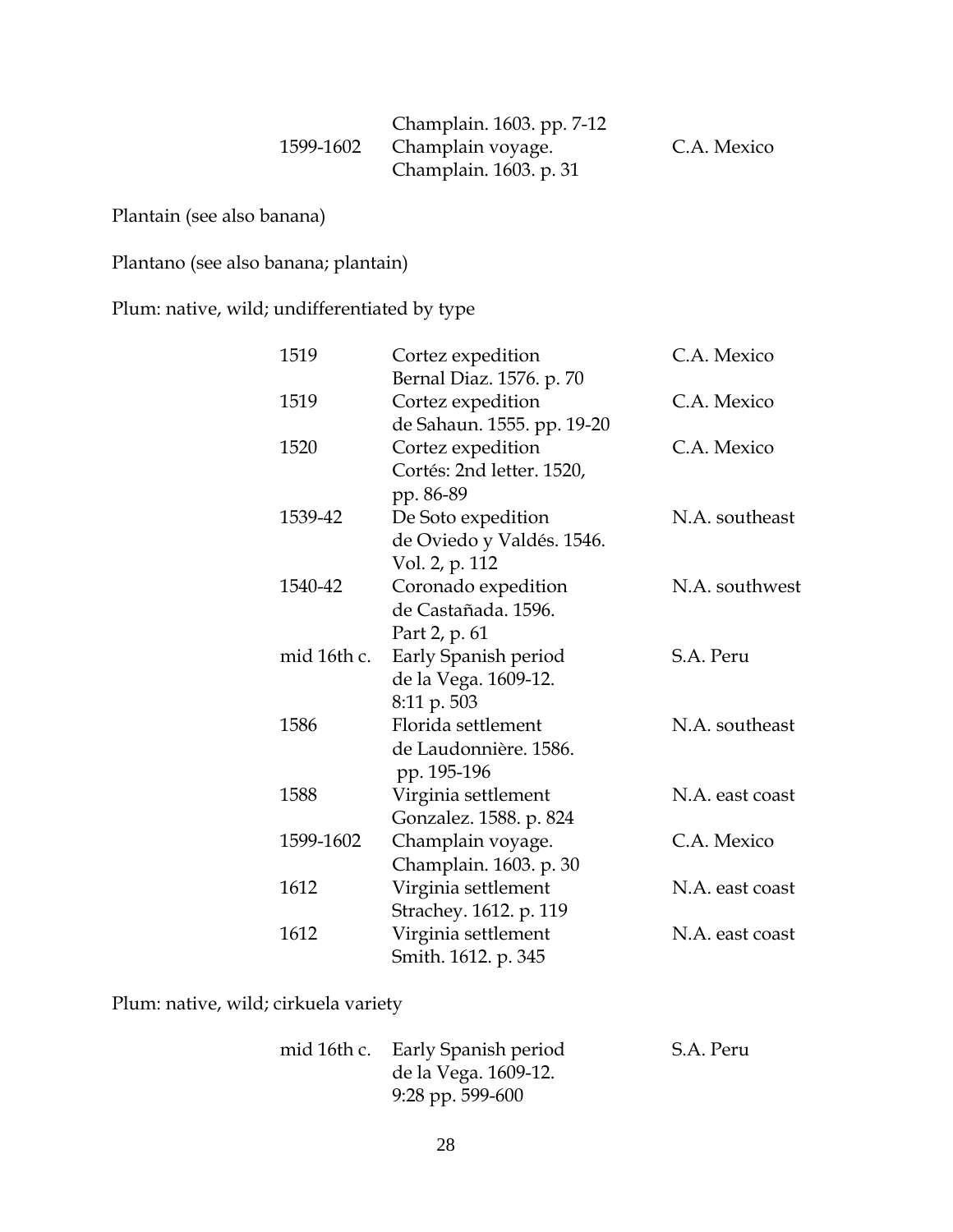Plum: native, wild; dried variety

| 1539-42                                               | DeSoto expedition<br>Fidalgo de Elvas. 1557.<br>Vol. 1, p. 47  | N.A. southeast |
|-------------------------------------------------------|----------------------------------------------------------------|----------------|
| Plum: native, wild; grey variety                      |                                                                |                |
| 1539-42                                               | DeSoto expedition<br>Fidalgo de Elvas. 1557.<br>pp. 193-194    | N.A. southeast |
| Plum: native, wild; prepared as flour; baked as bread |                                                                |                |
| 1539-42                                               | DeSoto expedition<br>Fidalgo de Elvas. 1557.<br>Vol. 1, p. 152 | N.A. southeast |
| Plum: native,wild; red variety                        |                                                                |                |
| 1539-42                                               | DeSoto expedition<br>Fidalgo de Elvas. 1557.<br>pp. 193-194    | N.A. southeast |
| Plum: native, wild; white variety                     |                                                                |                |
| 1603                                                  | Pringe Expedition<br>Pringe. 1603. pp. 224-225                 | N.A. northeast |

Plum: domesticated; European introduction

|  | mid 16th c. Early Spanish period | S.A. Peru |
|--|----------------------------------|-----------|
|  | de la Vega. 1609-12.             |           |
|  | 9:28 pp. 599-600                 |           |

Plum: misidentified; persimmon meant

| 1612 | Virginia settlement    | N.A. east coast |
|------|------------------------|-----------------|
|      | Strachey. 1612. p. 120 |                 |
| 1612 | Virginia settlement    | N.A. east coast |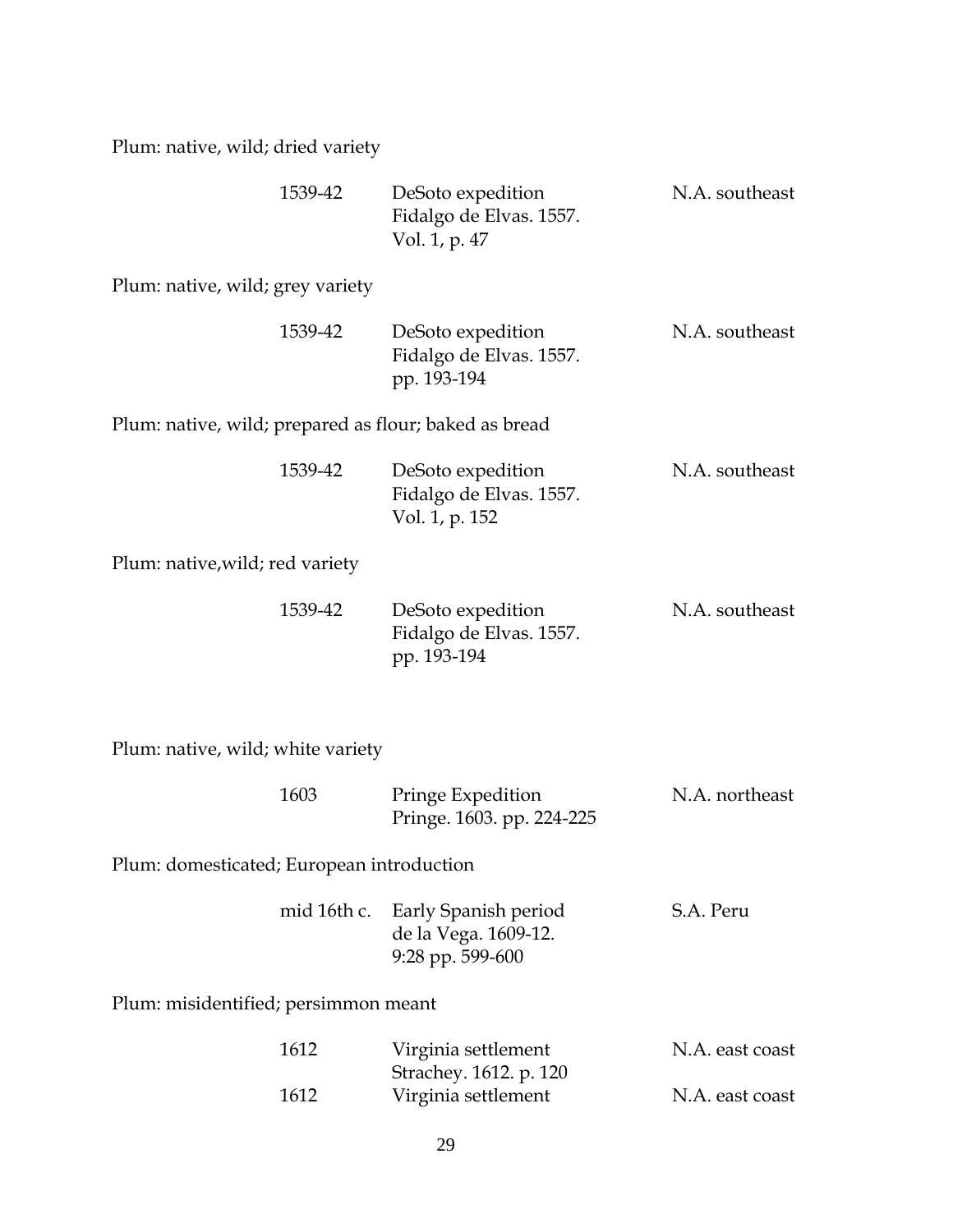Plum (see also amexia; damsom)

Pockerehicory: unidentified beverage

| 1612 | Virginia settlement    | N.A. east coast |
|------|------------------------|-----------------|
|      | Strachey. 1612. p. 114 |                 |

Poketawes (see maize)

Pomegranate: European introduction

|  | mid 16th c. Early Spanish period | S.A. Peru |
|--|----------------------------------|-----------|
|  | de la Vega. 1609-12.             |           |
|  | 9:27 pp. 598-600                 |           |

Pompion (see pumpkin)

Ponepope (see bread: maize)

| Popcorn | 1519 | Cortez expedition      | C.A. Mexico |
|---------|------|------------------------|-------------|
|         |      | de Sahaun. 1555. p. 33 |             |

Poppy seed: European introduction

|           |      | mid 16th c. Early Spanish period<br>de la Vega. 1609-12.<br>$9:29$ pp. $601-602$ | S.A. Peru      |
|-----------|------|----------------------------------------------------------------------------------|----------------|
| Porcupine | 1540 | Coronado expedition<br>Coronado. 1540a.<br>pp. 94-95                             | N.A. southwest |
|           | 1540 | Coronado expedition<br>Coronado. 1540b.<br>pp. 171-173                           | N.A. southwest |

Pork (see pig)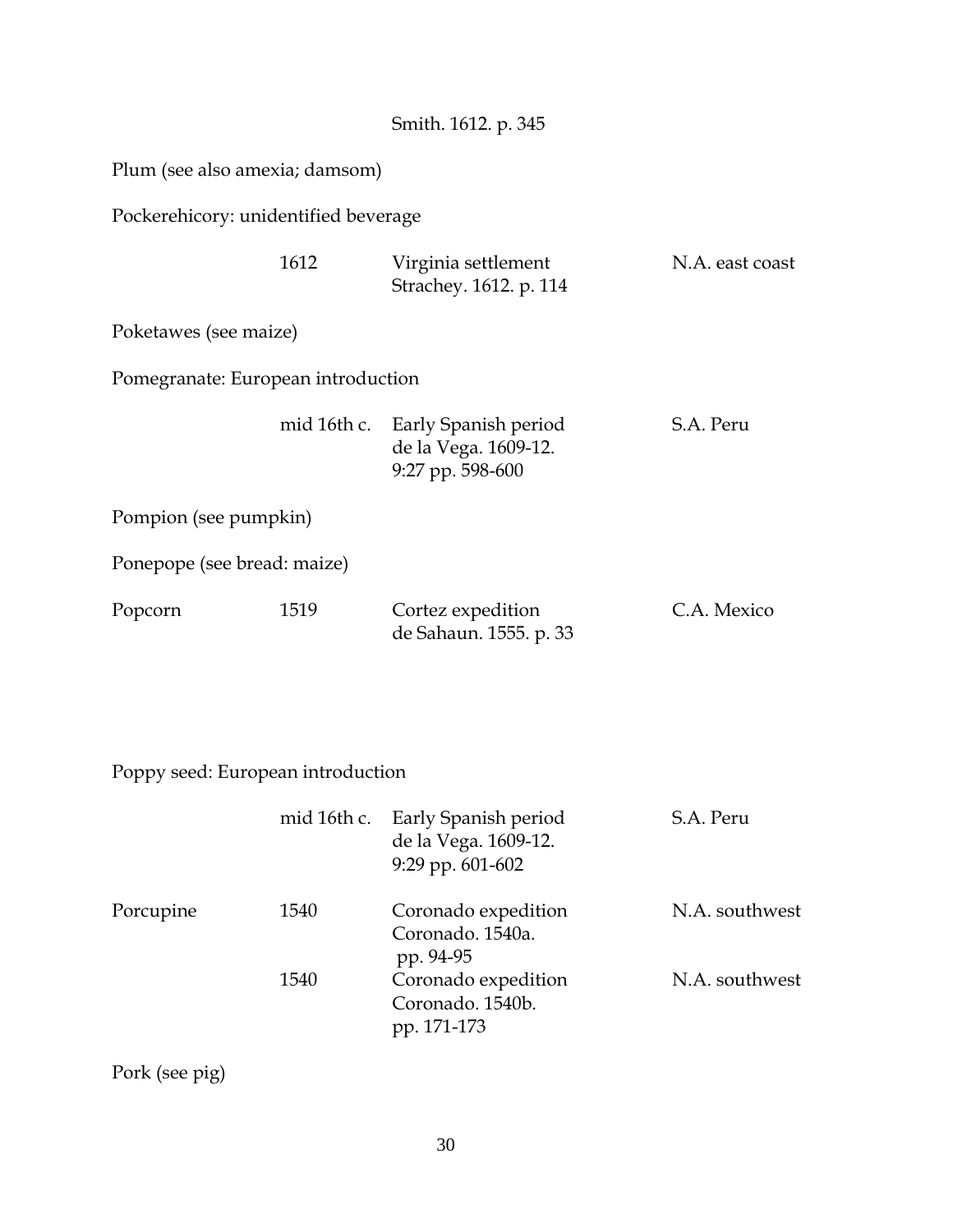| Porpoise                                           | 1585        | Virginia settlement<br>Hariot. 1588. p. 360                            | N.A. east coast |
|----------------------------------------------------|-------------|------------------------------------------------------------------------|-----------------|
|                                                    | 1612        | Virginia settlement<br>Strachey. 1612.<br>pp. 127-128                  | N.A. east coast |
|                                                    | 1612        | Virginia settlement<br>Smith. 1612. p. 350                             | N.A. east coast |
|                                                    |             | Porpoise: meat; served to Europeans by Native Americans                |                 |
|                                                    | 1605        | Waymouth Expedition<br>Rosier. 1605. pp. 279-281                       | N.A. northeast  |
| Porpoise (see also dolphin)                        |             |                                                                        |                 |
| Porridge: unidentified cereal source               |             |                                                                        |                 |
|                                                    | 1608        | Virginia settlement<br>Wingfield. 1608.<br>pp. 214-217                 | N.A. east coast |
| Potash                                             | 1585        | Virginia settlement<br>Hariot. 1588.<br>pp. 340-341                    | N.A. east coast |
|                                                    |             | Potash (see borage?: stalk burned to obtain ash used as condiment)     |                 |
| Potato: native, wild; eaten raw                    |             |                                                                        |                 |
|                                                    | 1585        | Virginia settlement<br>Hariot. 1588. p. 347-348                        | N.A. east coast |
| Potato: native, domesticated; general descriptions |             |                                                                        |                 |
|                                                    | 1532-34     | F. Pizarro: 3rd expedition<br>P. Pizarro. 1571. Vol. 1.<br>pp. 280-282 | S.A. Peru       |
|                                                    | mid 16th c. | Early Spanish period<br>de la Vega. 1609-12.<br>5:3 pp. 246-247        | S.A. Peru       |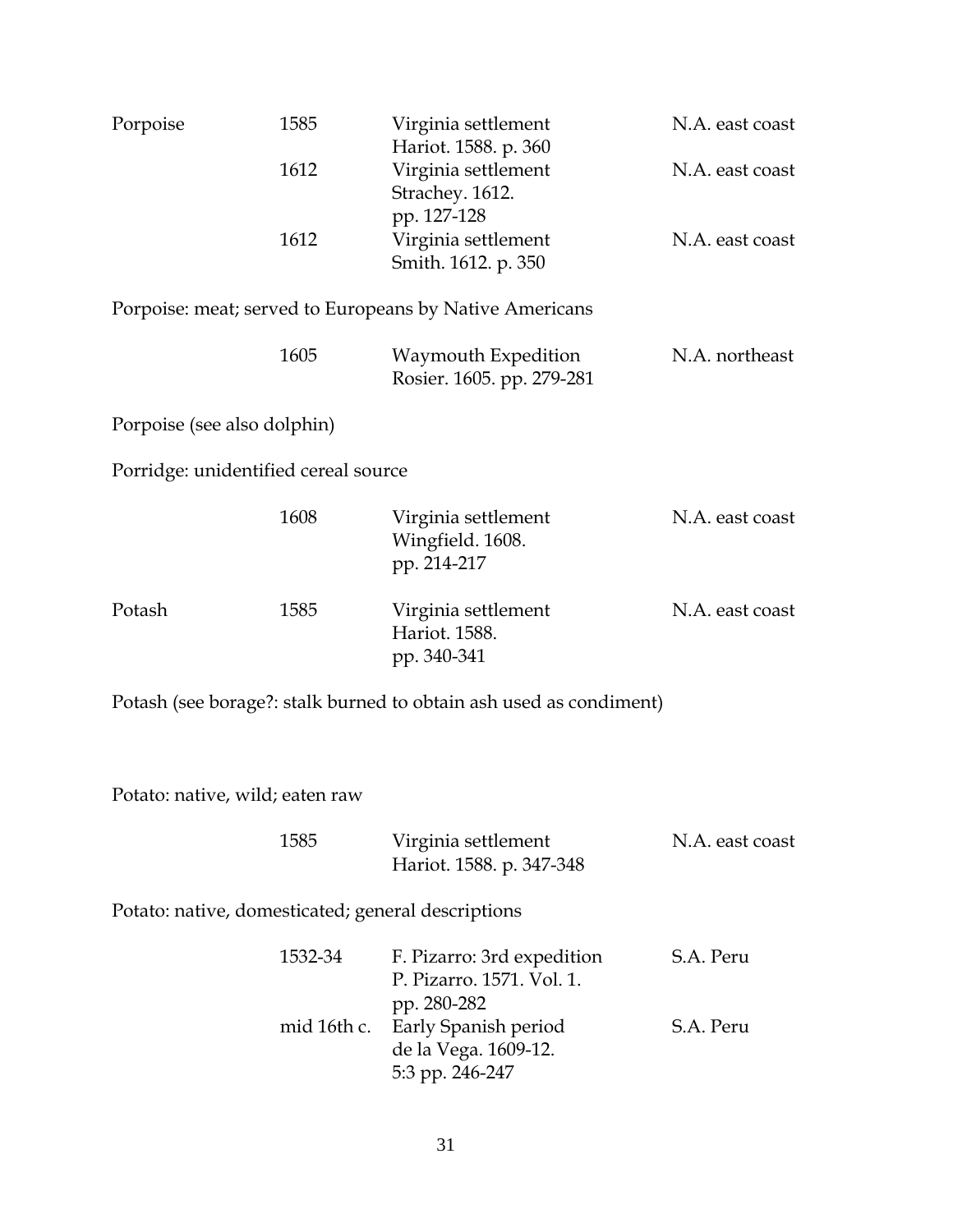|                                                   | 1585        | Virginia settlement<br>Hariot. 1588. pp.347-348                             | N.A. east coast |
|---------------------------------------------------|-------------|-----------------------------------------------------------------------------|-----------------|
|                                                   | 1595        | Raleigh expedition<br>Raleigh. 1596. pp. 61-65                              | S.A. northeast  |
|                                                   | 1606        | Archer Expedition                                                           | Caribbean       |
|                                                   | 1607        | Percy. 1608. pp. 129-131<br>Virginia settlement<br>Archer. 1607. pp. 99-102 | N.A. east coast |
|                                                   | 1607        | Newport Expedition<br>Perkins. 1608. pp. 159-161                            | Caribbean       |
|                                                   | 1612        | Virginia settlement<br>Strachey. 1612. pp. 38-39                            | N.A. east coast |
| Potato: native, domesticated; boiled              |             |                                                                             |                 |
|                                                   | mid 16th c. | Early Spanish period<br>de la Vega. 1609-12.<br>8:10 pp. 500-501            | S.A. Peru       |
| Potato: native, domesticated; exported to England |             |                                                                             |                 |
|                                                   | 1602        | Gosnold Expedition<br>Brereton. 1602. pp. 150-152                           | N.A. northeast  |
|                                                   |             | Potato: native, domesticated; frozen, then dried (chuñu)                    |                 |
|                                                   |             | mid 16th c. Early Spanish period<br>de la Vega. 1609-12.<br>7:1 pp. 401-402 | S.A. Peru       |
| Potato: native, domesticated; roasted             |             | Potato: native, domesticasted; frozen, then dried (see also chuñu)          |                 |
|                                                   | mid 16th c. | Early Spanish period<br>de la Vega. 1609-12.<br>8:10 pp. 500-501            | S.A. Peru       |
| Potato: native, domesticated; stew                |             |                                                                             |                 |
|                                                   | mid 16th c. | Early Spanish period<br>de la Vega. 1609-12.<br>8:10 pp. 500-501            | S.A. Peru       |
|                                                   |             |                                                                             |                 |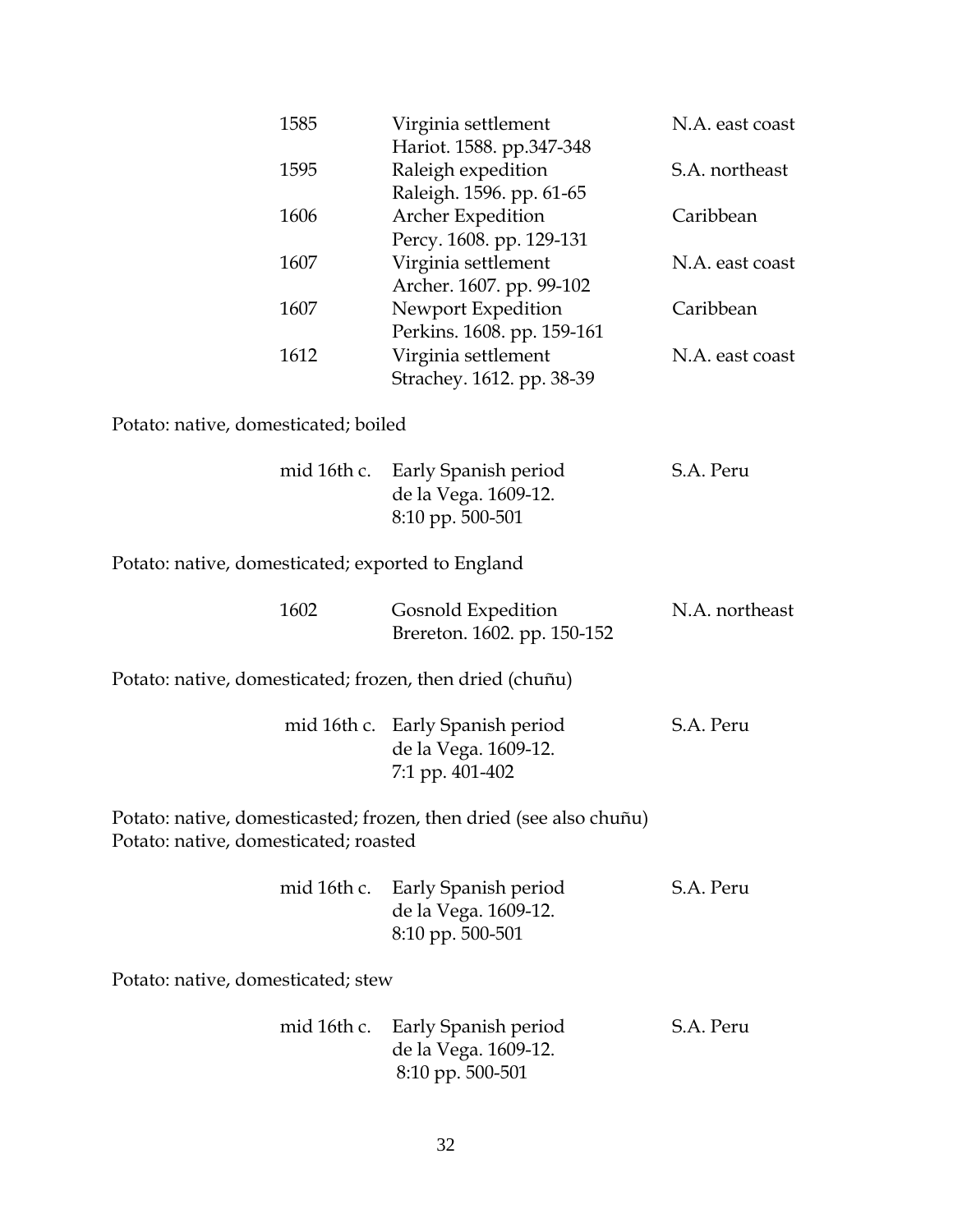| Potto (root) | 1585-86 | Drake expedition          | Caribbean |
|--------------|---------|---------------------------|-----------|
|              |         | Bigges. 1589. pp. 228-229 |           |

Poultry: undifferentiated; general descriptions

| 1519 | Cortez expedition  | C.A. Mexico |
|------|--------------------|-------------|
|      | Bernal Diaz. 1576. |             |
|      | pp. 84-85          |             |

Poultry (see: birds; fowl, and by specific headings))

Powcohicora (see walnut: milk)

Prepared-processed foods: see under the following headings:

 algae cake aqua vitae (see also brandy) beer biscuits brandy bread broth butter cacao cake candy cassava caviar cheese codfish conserves egg: omelet dried: fruit dried: vegetables fat flour fritters groats herb tea honey paste jam jelly jerkey juice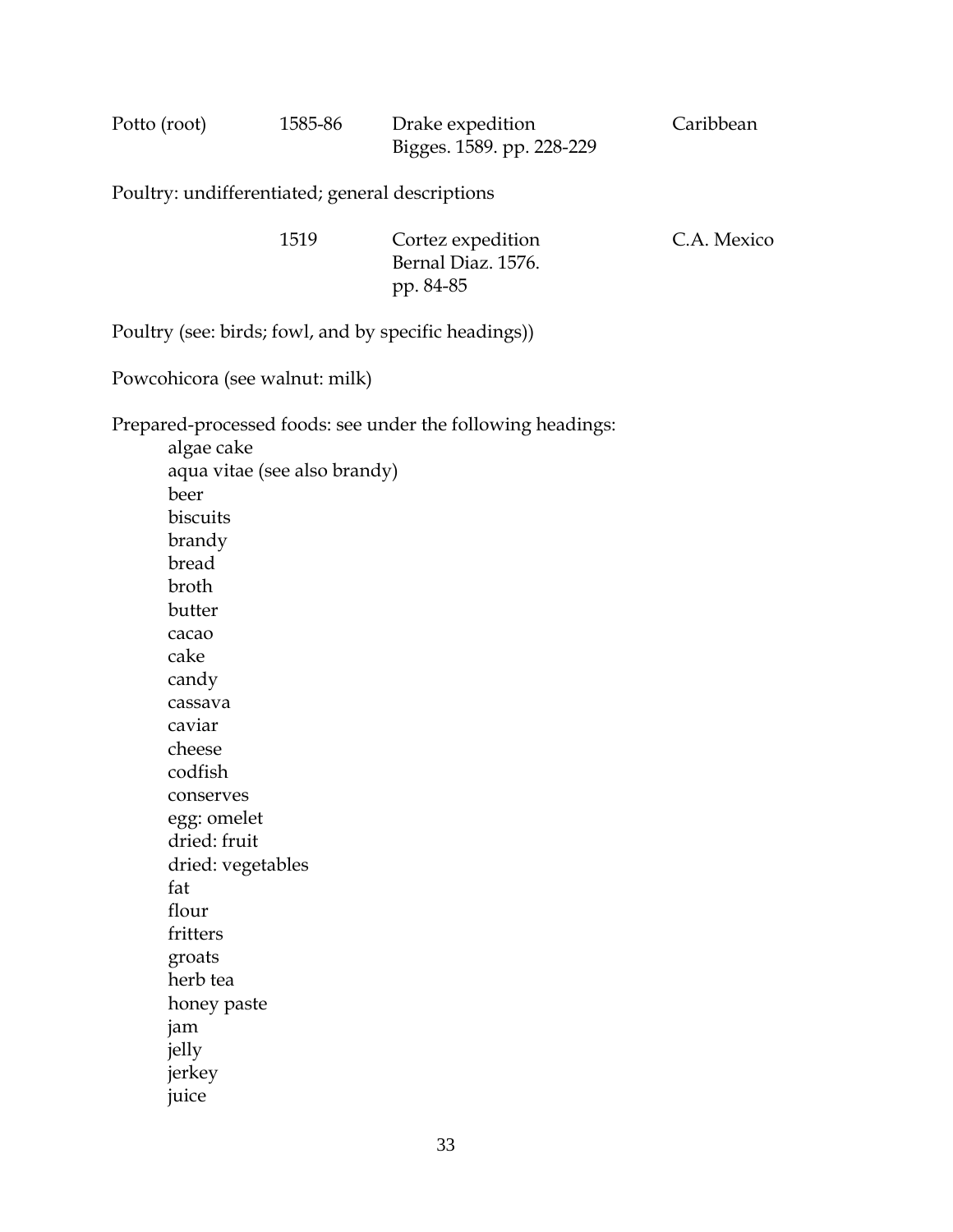| marmalade<br>marzipan<br>oatmeal<br>oil<br>pastry<br>pie<br>preserve<br>pudding<br>pulqué<br>rolls<br>salad<br>salted meats<br>soup<br>stew<br>sweetmeats<br>syrup<br>venison<br>walnut: oil (milk)<br>wine<br>1608<br>Virginia settlement<br>N.A. east coast<br>Wingfield. 1608. p. 228<br>S.A. Peru<br>mid 16th c.<br>Early Spanish period<br>de la Vega. 1609-12.<br>8:14 pp. 507-508<br>Caribbean<br>1599-1602<br>Champlain voyage.<br>Champlain. 1603. pp. 7-12 |  |
|----------------------------------------------------------------------------------------------------------------------------------------------------------------------------------------------------------------------------------------------------------------------------------------------------------------------------------------------------------------------------------------------------------------------------------------------------------------------|--|
|                                                                                                                                                                                                                                                                                                                                                                                                                                                                      |  |
| Preserve: unidentified fruit types; imported from Europe<br>Preserve: banana<br>Preserve: ginger                                                                                                                                                                                                                                                                                                                                                                     |  |
|                                                                                                                                                                                                                                                                                                                                                                                                                                                                      |  |
|                                                                                                                                                                                                                                                                                                                                                                                                                                                                      |  |
|                                                                                                                                                                                                                                                                                                                                                                                                                                                                      |  |
|                                                                                                                                                                                                                                                                                                                                                                                                                                                                      |  |
|                                                                                                                                                                                                                                                                                                                                                                                                                                                                      |  |
|                                                                                                                                                                                                                                                                                                                                                                                                                                                                      |  |
|                                                                                                                                                                                                                                                                                                                                                                                                                                                                      |  |
|                                                                                                                                                                                                                                                                                                                                                                                                                                                                      |  |
|                                                                                                                                                                                                                                                                                                                                                                                                                                                                      |  |
|                                                                                                                                                                                                                                                                                                                                                                                                                                                                      |  |
|                                                                                                                                                                                                                                                                                                                                                                                                                                                                      |  |
|                                                                                                                                                                                                                                                                                                                                                                                                                                                                      |  |
|                                                                                                                                                                                                                                                                                                                                                                                                                                                                      |  |
|                                                                                                                                                                                                                                                                                                                                                                                                                                                                      |  |
|                                                                                                                                                                                                                                                                                                                                                                                                                                                                      |  |
|                                                                                                                                                                                                                                                                                                                                                                                                                                                                      |  |
|                                                                                                                                                                                                                                                                                                                                                                                                                                                                      |  |
|                                                                                                                                                                                                                                                                                                                                                                                                                                                                      |  |
|                                                                                                                                                                                                                                                                                                                                                                                                                                                                      |  |
|                                                                                                                                                                                                                                                                                                                                                                                                                                                                      |  |
|                                                                                                                                                                                                                                                                                                                                                                                                                                                                      |  |
|                                                                                                                                                                                                                                                                                                                                                                                                                                                                      |  |
|                                                                                                                                                                                                                                                                                                                                                                                                                                                                      |  |
|                                                                                                                                                                                                                                                                                                                                                                                                                                                                      |  |
| Preserve: guava; made by Spanish colonists; exported to Spain                                                                                                                                                                                                                                                                                                                                                                                                        |  |
| mid 16th c.<br>S.A. Peru<br>Early Spanish period                                                                                                                                                                                                                                                                                                                                                                                                                     |  |
| de la Vega. 1609-12.<br>8:11 pp. 502-503                                                                                                                                                                                                                                                                                                                                                                                                                             |  |
|                                                                                                                                                                                                                                                                                                                                                                                                                                                                      |  |

Preserve: pear; native, wild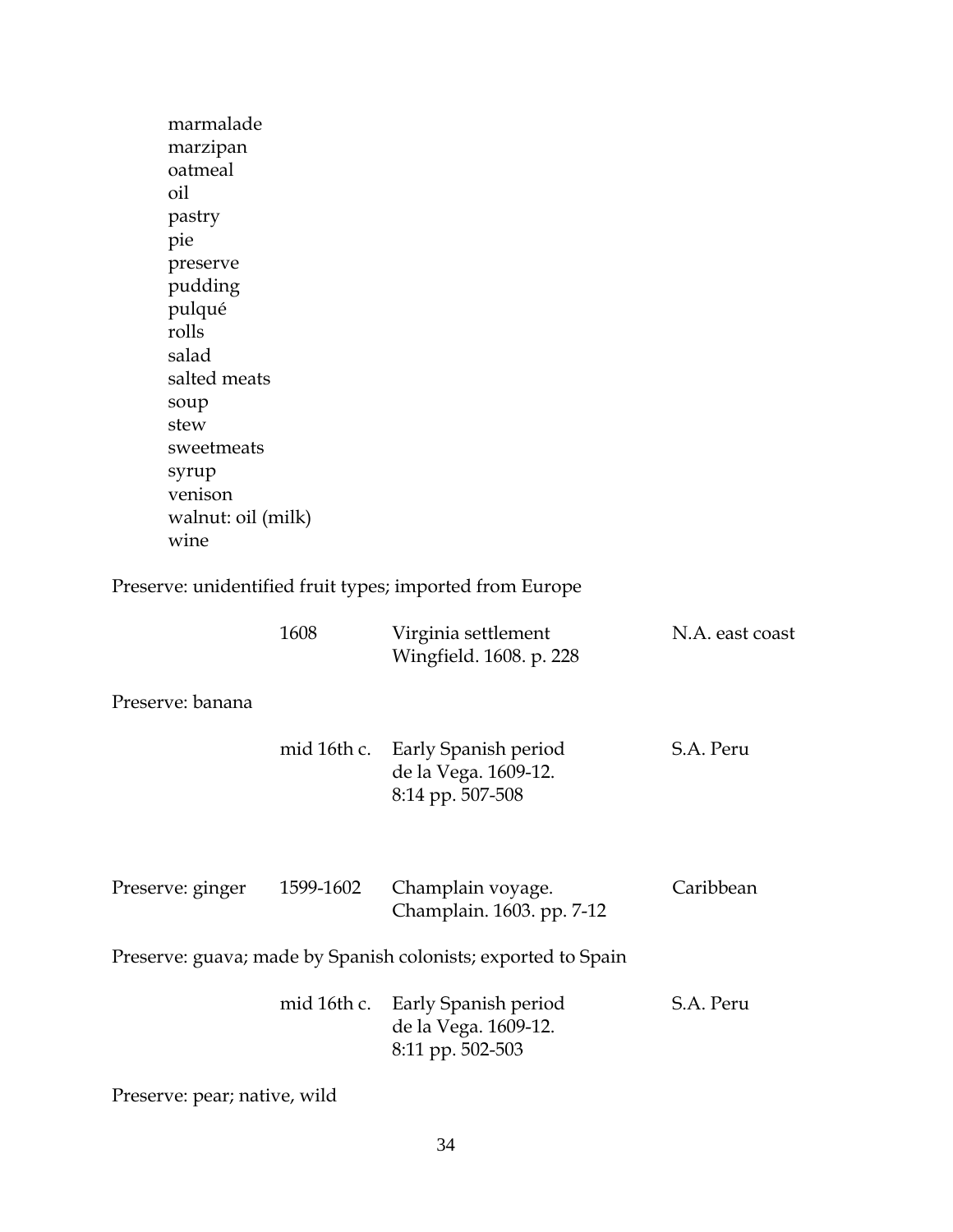|                        | mid 16th c. | Early Spanish period<br>de la Vega. 1609-12.<br>8:11 p. 503     | S.A. Peru       |
|------------------------|-------------|-----------------------------------------------------------------|-----------------|
| Preserve: prickly pear |             |                                                                 |                 |
|                        | 1540-42     | Coronado expedition<br>de Castañada. 1596.<br>Part 1, pp. 18-22 | N.A. southwest  |
| Prickly pear: fruit    | 1519        | Cortez expedition<br>Bernal Diaz. 1576. p. 147                  | C.A. Mexico     |
|                        | 1519        | Cortez expedition<br>de Sahaun. 1555. pp. 19-20                 | C.A. Mexico     |
|                        | 1521        | Cortez expedition<br>Bernal Diaz. 1576.<br>pp. 416-417          | C.A. Mexico     |
|                        | 1540-42     | Coronado expedition<br>de Castañada. 1596.<br>Part 1, pp. 18-22 | N.A. southwest  |
|                        | 1585        | Virginia settlement<br>Hariot. 1588. pp. 351-352                | N.A. east coast |
|                        | 1599-1602   | Champlain voyage.<br>Champlain. 1603. pp. 29-30                 | C.A. Mexico     |
|                        | 1612        | Virginia settlement<br>Strachey. 1612. p. 120                   | N.A. east coast |
| Prickly pear: juice    | 1612        | Virginia settlement<br>Strachey. 1612. p. 120                   | N.A. east coast |

Prickly pear: preserve

| 1540-42 | Coronado expedition | N.A. southwest |
|---------|---------------------|----------------|
|         | de Castañada. 1596. |                |
|         | Part 1, pp. 18-22   |                |

Prickly pear (see also opuntia; tuna)

Processed foods (see prepared foods)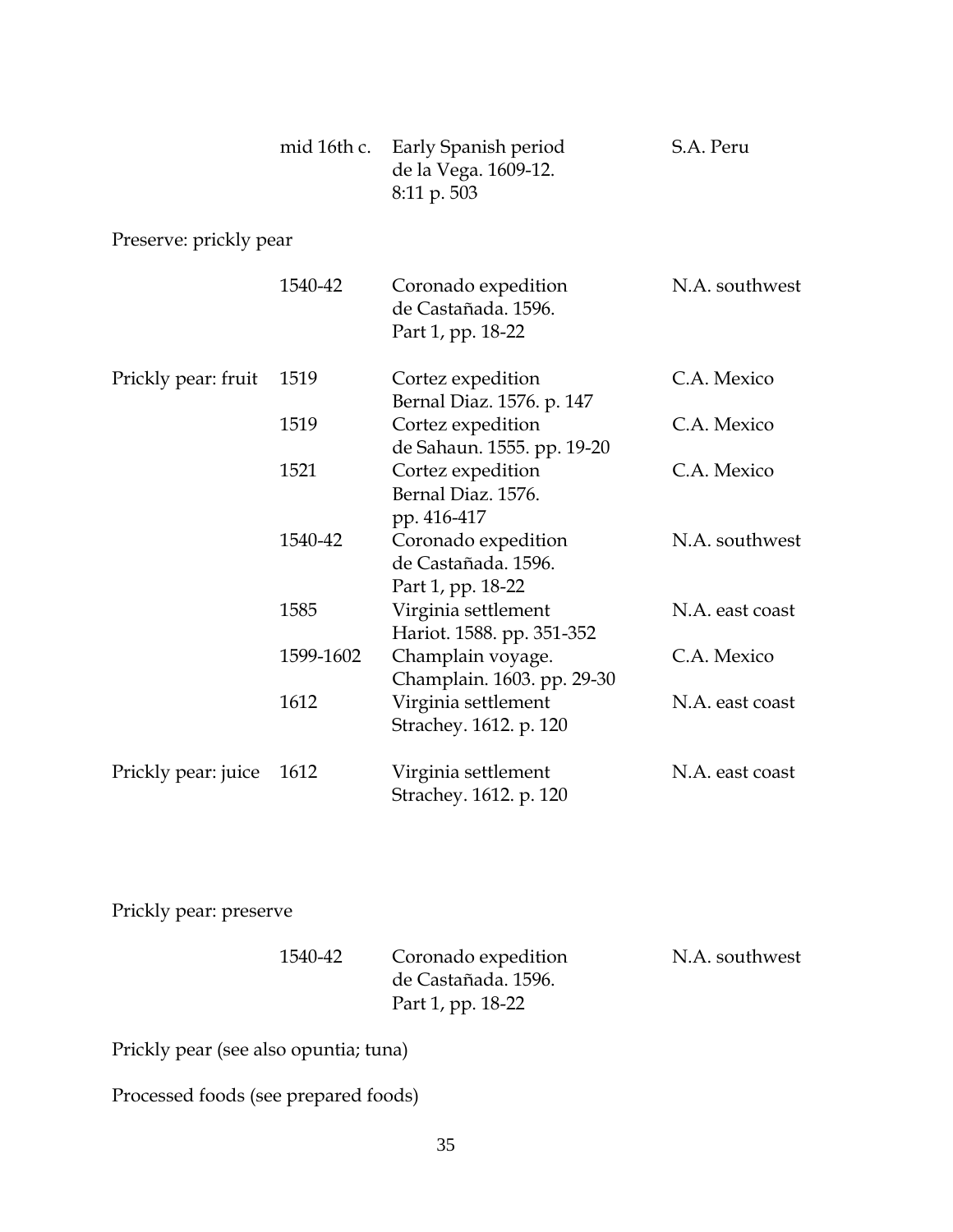Prune: native, wild; general descriptions, undifferentiated by type

|                                 | 1540-42 | Coronado expedition<br>de Castañada. 1596.                         | N.A. southwest  |
|---------------------------------|---------|--------------------------------------------------------------------|-----------------|
|                                 | 1541    | Part 1, pp. 40-41<br>Coronado expedition<br>Coronado. 1541. p. 117 | N.A. southwest  |
| Prune:native, wild; black       |         |                                                                    |                 |
|                                 | 1540-42 | Coronado expedition<br>Jaramillo. 16th century?<br>p. 126          | N.A. southwest  |
| Prune: native, wild; green      |         |                                                                    |                 |
|                                 | 1540-42 | Coronado expedition<br>Jaramillo. 16th century:<br>p. 126          | N.A. southwest  |
|                                 |         | Prune: domesticated; European introduction; test planting report   |                 |
|                                 | 1607    | Virginia settlement<br>Archer. 1607. pp. 99-102                    | N.A. east coast |
|                                 |         | Pudding: persimmon; native, wild; baked; prepared by Europeans     |                 |
|                                 | 1612    | Virginia settlement<br>Strachey. 1612. p. 120                      | N.A. east coast |
|                                 |         | Pudding: persimmon; native, wild; boiled; prepared by Europeans    |                 |
|                                 | 1612    | Virginia settlement<br>Strachey. 1612. p. 120                      | N.A. east coast |
| Pulqué: maguey; fermented juice |         |                                                                    |                 |
|                                 | 1519    | Cortez expedition<br>Bernal Diaz. 1576. p. 60                      | C.A. Mexico     |
|                                 | 1520    | Cortez expedition<br>Cortés: 2nd letter. 1520,<br>pp. 86-89        | C.A. Mexico     |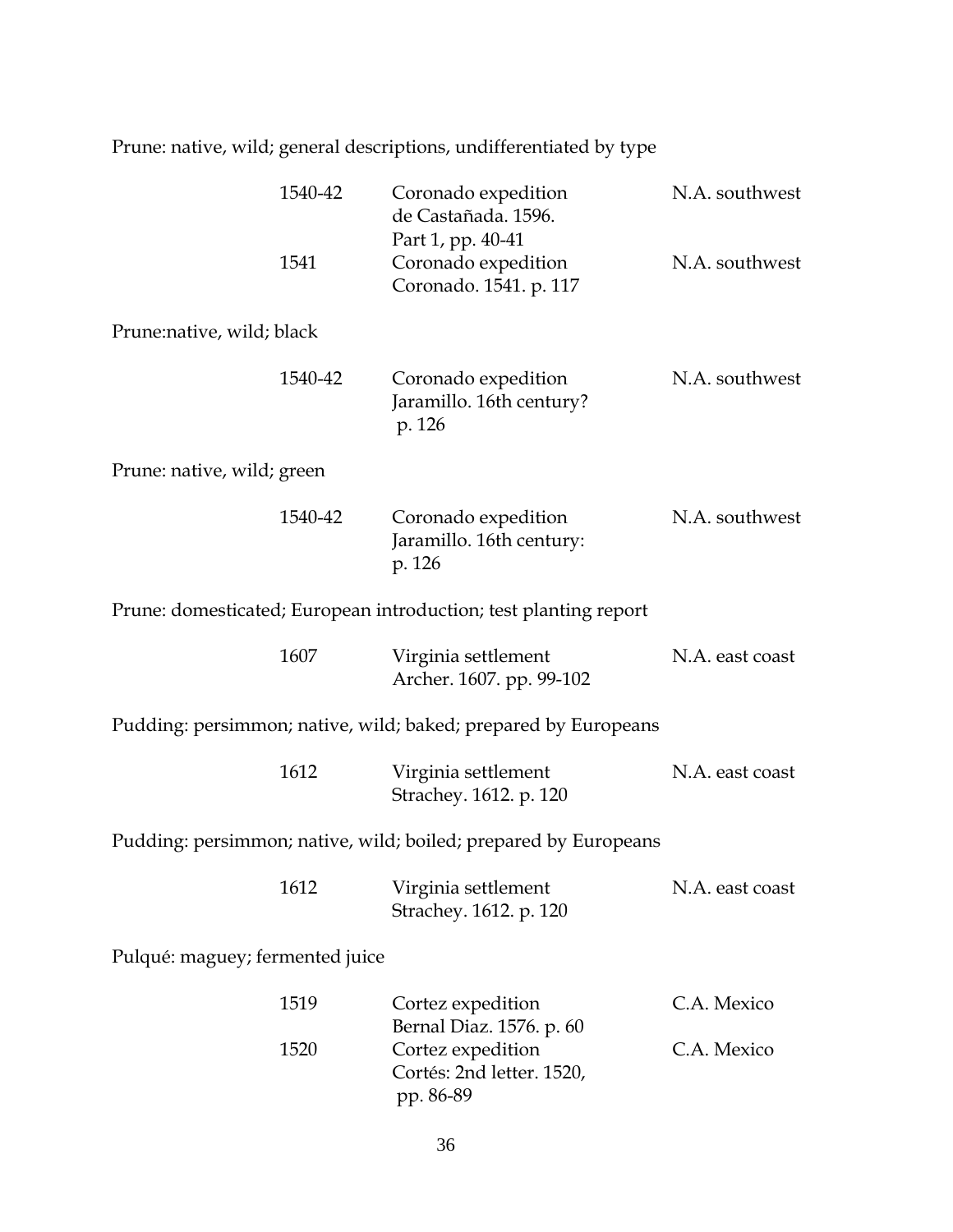Pulqué: maguey; mixed with maize

|                                                     |      | mid 16th c. Early Spanish period<br>de la Vega. 1609-12.<br>8:12 pp. 504-505 | S.A. Peru       |
|-----------------------------------------------------|------|------------------------------------------------------------------------------|-----------------|
| Pulqué: maguey; mixed with mulli                    |      |                                                                              |                 |
|                                                     |      | mid 16th c. Early Spanish period<br>de la Vega. 1609-12.<br>8:12 pp. 504-505 | S.A. Peru       |
| Pulqué: maguey; mixed with quinoa                   |      |                                                                              |                 |
|                                                     |      | mid 16th c. Early Spanish period<br>de la Vega. 1609-12.<br>8:12 pp. 504-505 | S.A. Peru       |
| Pulse: general descriptions; types undifferentiated |      |                                                                              |                 |
|                                                     | 1524 | Verarzanus expedition<br>Hakluyt. 1850. p. 56-71                             | N.A. east coast |
| Pulse (see also legumes; nuts)                      |      |                                                                              |                 |
| Puma                                                | 1585 | Virginia settlement<br>Hariot. 1588. pp. 356-357                             | N.A. east coast |
| Puma (see also cougar)                              |      |                                                                              |                 |
| Pummuckoner (see acorn)                             |      |                                                                              |                 |

Pumpkin: native; general descriptions

| 1539-42 | DeSoto expedition         | N.A. southeast |
|---------|---------------------------|----------------|
|         | Fidalgo de Elvas. 1557.   |                |
|         | Vol. 1, p. 45             |                |
| 1539-42 | De Soto expedition        | N.A. southeast |
|         | de Oviedo y Valdés. 1546. |                |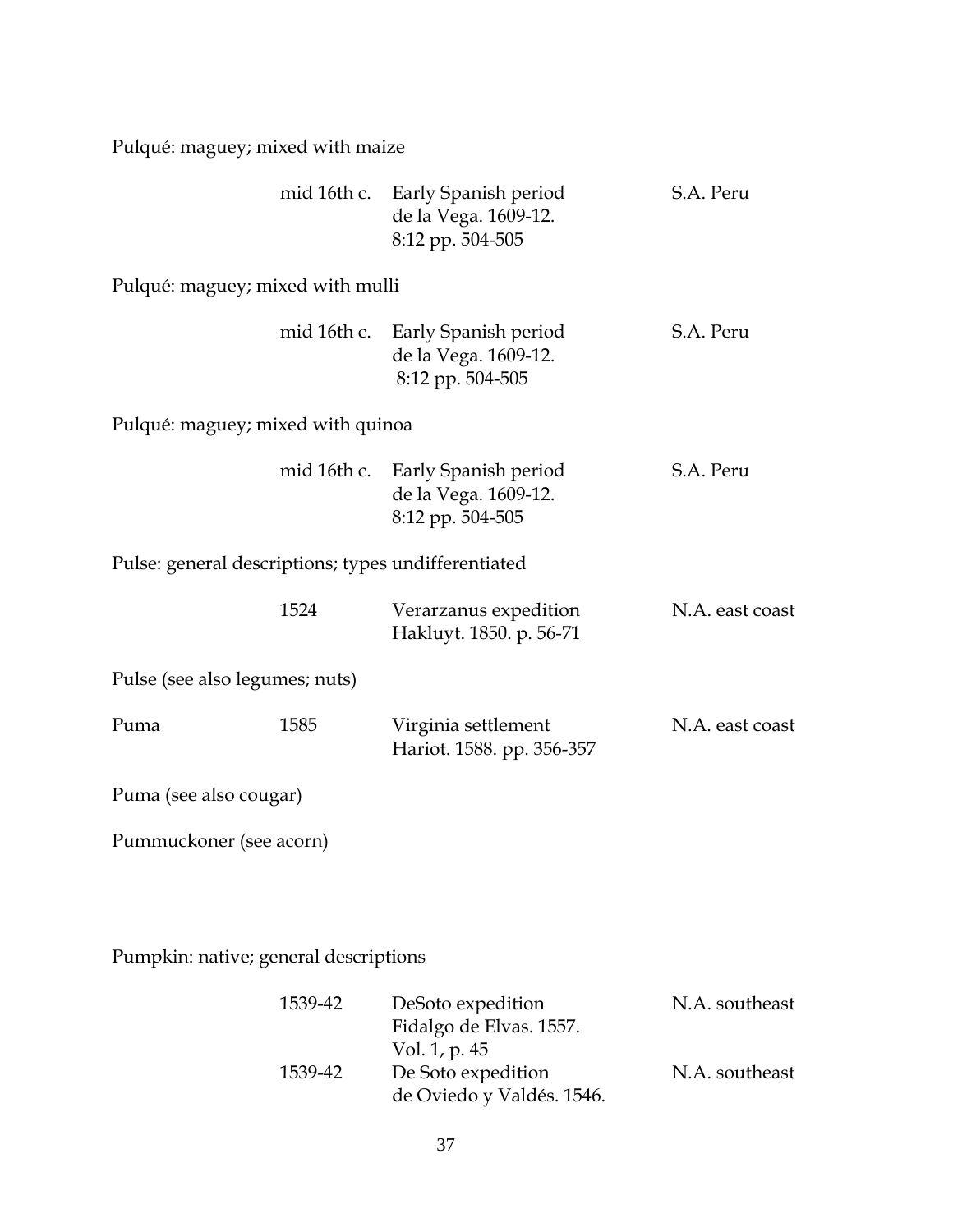|                                                         | Vol. 2, p. 82                                    |                 |
|---------------------------------------------------------|--------------------------------------------------|-----------------|
| 1584                                                    | <b>Barlow</b> expedition                         | N.A. east coast |
|                                                         | Barlow. 1584. pp. 107-109                        |                 |
| 1585                                                    | Virginia settlement                              | N.A. east coast |
|                                                         | Hariot. 1588. p. 340                             |                 |
| 1586                                                    | Florida settlement                               | N.A. southeast  |
|                                                         | de Laudonnière. 1586. p. 196                     |                 |
| 1587                                                    | Virginia settlement                              | N.A. east coast |
|                                                         | White. 1587. p. 524                              |                 |
| 1599-1602                                               | Champlain voyage.                                | C.A. Mexico     |
|                                                         | Champlain. 1603. pp. 32-33                       |                 |
| 1603                                                    | Pringe Expedition                                | N.A. northeast  |
|                                                         | Pringe. 1603. pp. 223-224                        |                 |
| 1612                                                    | Virginia settlement<br>Strachey. 1612. pp. 38-39 | N.A. east coast |
| 1612                                                    | Virginia settlement                              | N.A. east coast |
|                                                         | Smith. 1612. pp. 352-353                         |                 |
|                                                         |                                                  |                 |
| Pumpkin: native; immature                               |                                                  |                 |
|                                                         |                                                  |                 |
| 1603                                                    | Pringe Expedition                                | N.A. northeast  |
|                                                         | Pringe. 1603. pp. 223-224                        |                 |
| 1612                                                    | Virginia settlement                              | N.A. east coast |
|                                                         | Strachey. 1612. pp. 38-39                        |                 |
| Pumpkin: native; planted in gardens by Native Americans |                                                  |                 |
|                                                         |                                                  |                 |
| 1607                                                    | Virginia settlement                              | N.A. east coast |
|                                                         | Archer. 1607a. pp. 82-86                         |                 |
| 1607                                                    | Virginia settlement                              | N.A. east coast |
|                                                         | Archer. 1607b. pp. 99-102                        |                 |
|                                                         |                                                  |                 |
| Pumpkin:native; raw                                     |                                                  |                 |
|                                                         |                                                  |                 |
| 1584                                                    | Barlow expedition                                | N.A. east coast |
|                                                         | Barlow. 1584. pp. 107-109                        |                 |
| Pumpkin: native; roasted                                |                                                  |                 |
|                                                         |                                                  |                 |
| 1539-42                                                 | DeSoto expedition                                | N.A. southeast  |
|                                                         | Fidalgo de Elvas. 1557.                          |                 |
|                                                         | Vol. 1, pp. 133-134                              |                 |
|                                                         |                                                  |                 |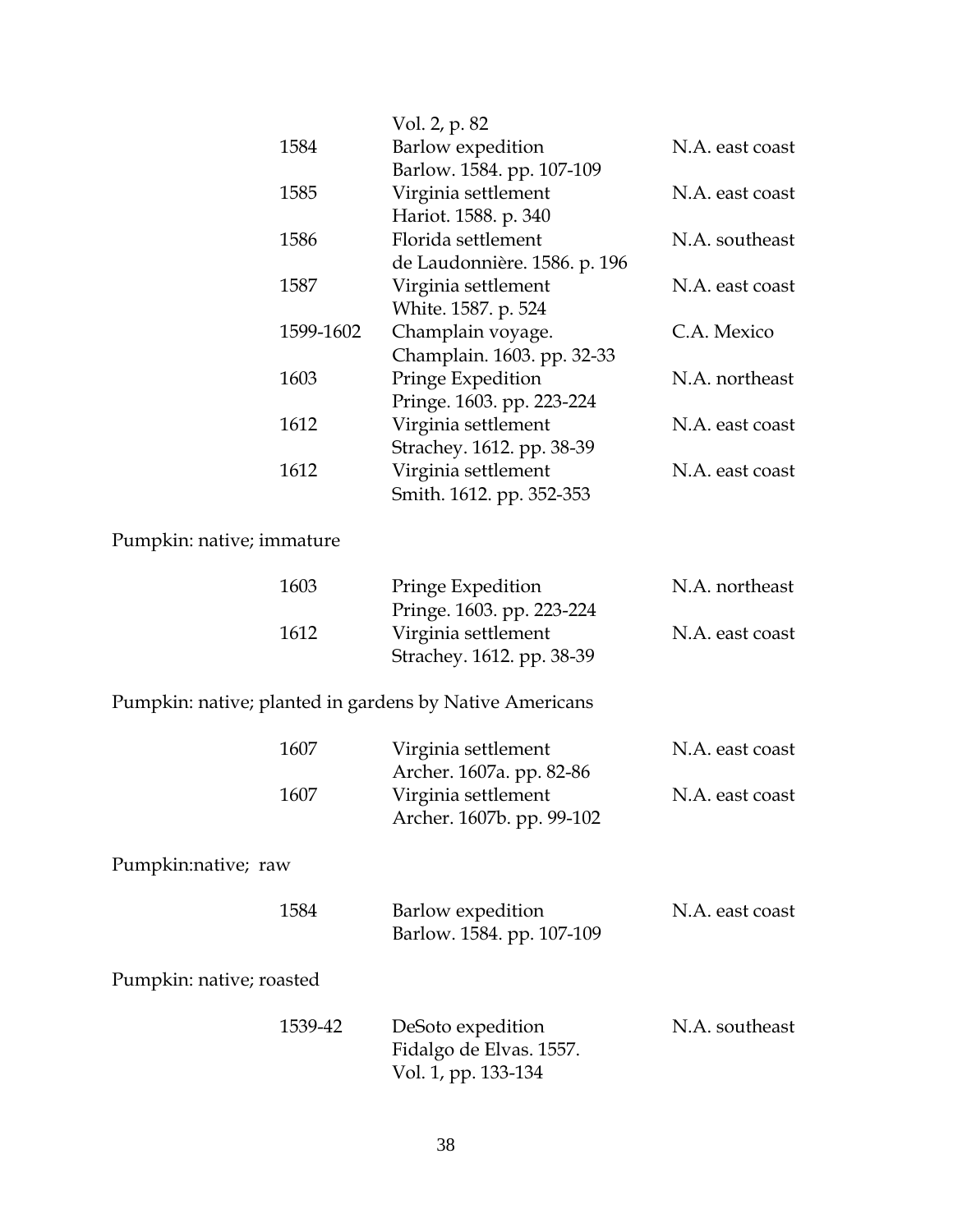Pumpkin: native; stewed

|                                          | 1584 | Barlow expedition<br>Barlow. 1584. pp. 107-109                               | N.A. east coast |
|------------------------------------------|------|------------------------------------------------------------------------------|-----------------|
| Puna (see partridge)                     |      |                                                                              |                 |
|                                          |      | Pungnough (see maize: cob, burned to powder, mixed with maize flour)         |                 |
| Purslane: native, wild                   |      |                                                                              |                 |
|                                          |      | mid 16th c. Early Spanish period<br>de la Vega. 1609-12.<br>9:29 pp. 601-602 | S.A. Peru       |
| Purslane: native, wild; salad ingredient |      |                                                                              |                 |
|                                          | 1612 | Virginia settlement<br>Strachey. 1612. p. 121                                | N.A. east coast |
| Purutu (see bean: variety called purutu) |      |                                                                              |                 |
| Putchamin (see persimmon)                |      |                                                                              |                 |
| Quail                                    | 1519 | Cortez expedition<br>Cortés. 1st letter. 1519.                               | C.A. Mexico     |
|                                          | 1520 | pp. 14-22<br>Cortez expedition<br>Cortés: 2nd letter. 1520,<br>pp. 86-89     | C.A. Mexico     |
|                                          | 1540 | Coronado expedition<br>de Niza. 1540, p. 70                                  | N.A. southwest  |
|                                          | 1595 | Raleigh expedition<br>Raleigh. 1596.<br>pp. 111-112                          | S.A. north-east |
|                                          |      |                                                                              |                 |

Quince: European introduction

| mid 16th c. Early Spanish period | S.A. Peru |
|----------------------------------|-----------|
| de la Vega. 1609-12.             |           |
| 9:28 pp. 599-600                 |           |